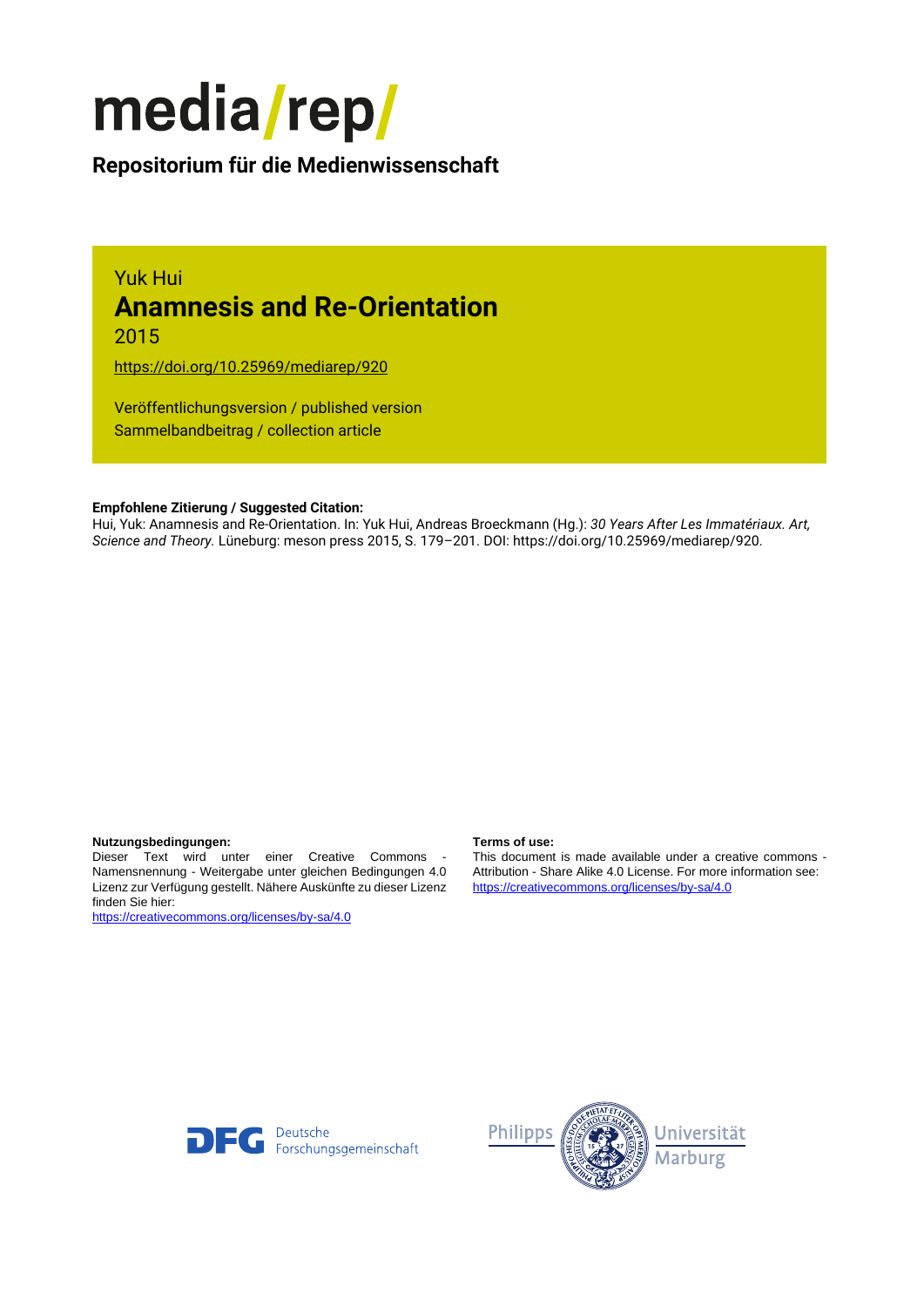# **Anamnesis and Re-Orientation: A Discourse on Matter and Time**

#### **Yuk Hui**

*The whole question is this: is the passage (anamnesis) possible, will it be possible with, or allowed by, the new mode of inscription and memoration [mémoration] that characterizes the new technologies? Do they not impose syntheses, and syntheses conceived still more intimately in the soul than any earlier technology has done?<sup>1</sup>*

Lyotard's *Les Immatériaux* can be read as a profound discourse on matter and time, one that aims to go beyond the simple correlation between technics and memory, and toward the anamnesis of the unknown – or better, as I will explain below, the re-orientation of the Occident. Plato memorably described matter as the foster-mother in the *Timaeus*, where he proposes a third genre of being in addition to the two he had discussed previously – an eternal intelligible pattern and the imitation of such pattern. The third genre, explains Plato, "is the receptacle, and in a manner the foster-mother, of all generation".<sup>2</sup> Matter is the receptacle, but also the medium of inscription. Hence in Lyotard's

1 Jean-François Lyotard, "*Logos* and *Techne*, or Telegraphy ", in *The Inhuman: Reflections on Time,* trans. Geoffrey Bennington and Rachel Bowlby (Cambridge: Polity Press, 1991), p. 57.

2 Plato, *Timaeus*, trans. Benjamin Jowett, classics.mit.edu/Plato/timaeus.html; translation modified.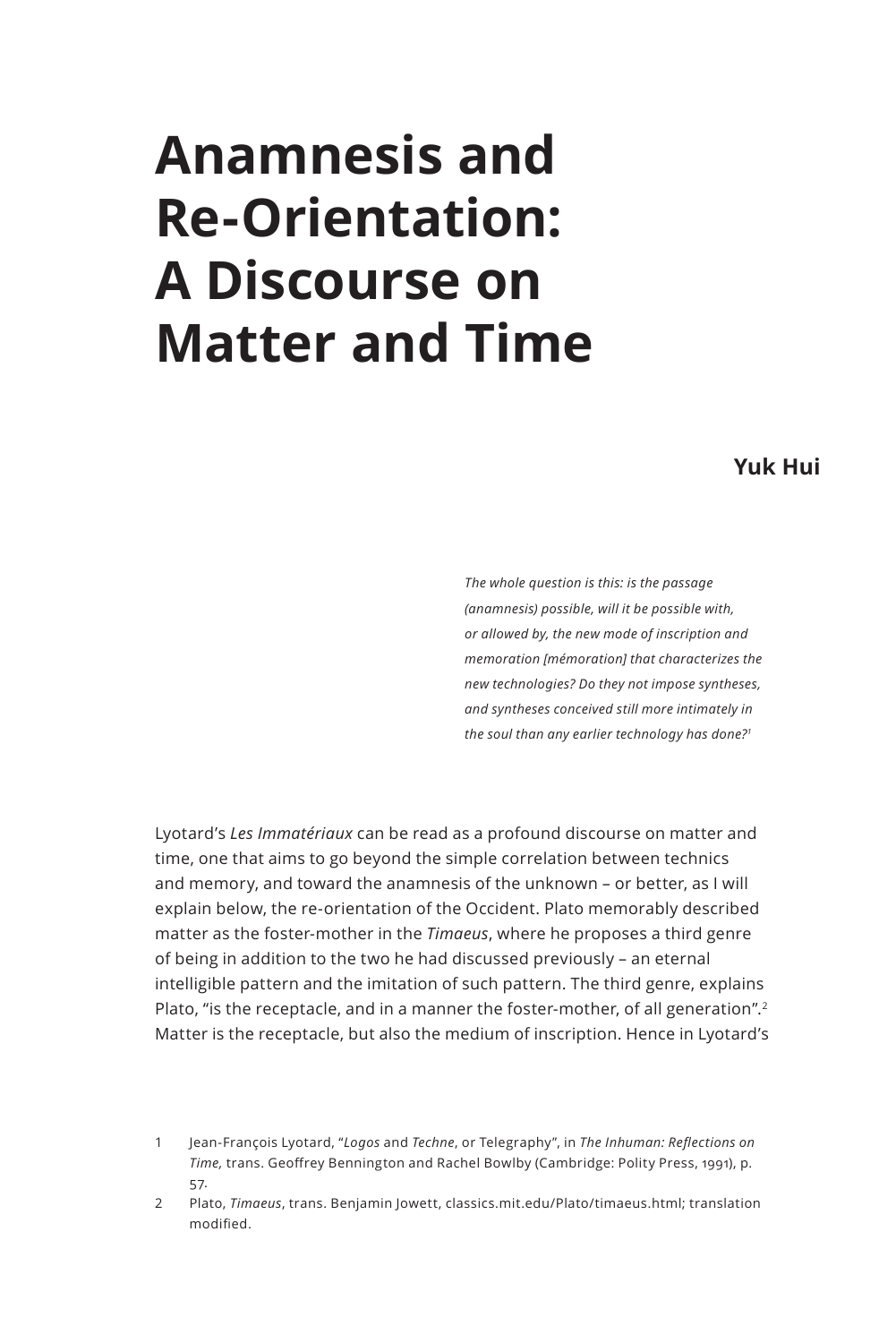system of "mat-" we find maternity.<sup>3</sup> Time stands for multiple senses: memory, history, repetition, anamnesis. The new theoretical rigour that Lyotard wanted to show throughout *Les Immatériaux* and beyond – especially as expressed in his essay collection *The Inhuman,* published after the exhibition – demonstrates a philosophical effort to transcend the totality anticipated by rapid technological development, seeking a new mode of determination of matter and indetermination of thought. *Les Immateriaux* serves as a critique of the Occidental tradition of philosophising. One can identify both an affinity to Heidegger yet also a desire to take a distance from him, since the question of the Other stands at the centre of Lyotard's inquiry.

This article aims to elaborate on Lyotard's anamnesis of the Other, and to introduce another question on rethinking the potential of new technologies. I suggest that these two questions are closely related to each other, and in the rest of the article I want to show how.

The Other stands for an addressee and an addresser, as well as the condition of a *différend*, which turns against itself and produces the *différend* as an opening of questions. Michel Olivier has rightly pointed out that the *différend* is not contingent – rather, it is already within the language. If we understand the *différend* here as the conflict between the different rules of two parties, how then can we think about the question of translation? To what extent can a translator be loyal to the *différend*? This will depend on another question: How sensitive is the translator toward the *différend*? This Other stands as the interlocutor of the anamnesis that Lyotard endeavoured to propose. To ask who this Other is, we first have to answer the question: Is the postmodern merely a European project? And if it is a European project, then would such a discourse be applicable to non-European cultures?

#### **The Postmodern – Is it a European Project?**

This question is ambivalent. Even though the debates were contextualised within European culture, including Lyotard's critique of Habermas's insistence on the Enlightenment project, its influence went far beyond Europe. The influence of his concept of the postmodern – through global technological expansion, including the translation, publication and circulation of Lyotard's *The Postmodern Condition* – has already betrayed its intention as a European project. On the occasion of the exhibition, Lyotard organized a teleconference to show how time and space are traversed by the new material (later we will see that it is the *immaterial*), with representatives from Japan and Brazil, as well as Canada, the USA, and France. One can postulate that Lyotard already had on his mind the technological globalisation which is the reason why

3 Lyotard analyses the etymological root *mât* in terms of referent (*matière*), hardware (*matériel*), support (*matériau*), matrix (*matrice*), maternity (*maternité*).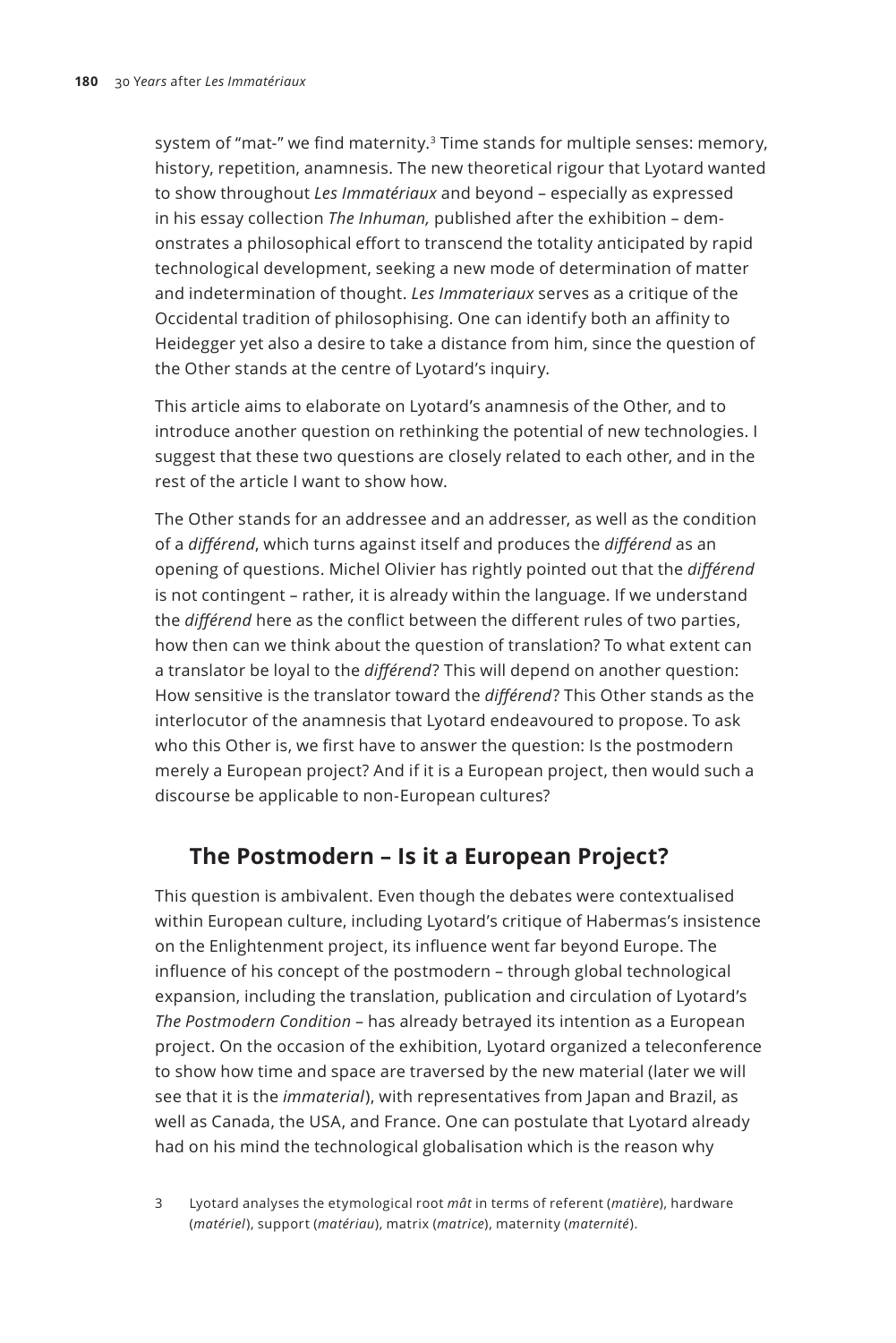postmodern discourse is no longer limited to Europe but extends around the globe. If this is the case, then we have to consider: What does it mean when countries adopt the postmodern without having been modern, as for example in the case of China, which some French thinkers consider to be a country of modernisation but not modernity? After the postmodern of Lyotard, and further through Frederic Jameson, we can indeed see an intensive discourse on the postmodern question in China. However, in China at least, these debates have not gone beyond aesthetics and narrations in literature. It seems to me that, besides its aesthetic value, which presented a sort of *Zeitgeist*, the postmodern question has still not really been tackled, and that further inquiries are needed.

Lyotard often referred the concept of the Other (or one of these Others) to the thirteenth-century Japanese Zen master, Dôgen, as a reference and mirror by which the *différend* within the European *logos* can be reflected. In fact, Dôgen was probably one of the key inspirations for the new metaphysics which Lyotard spoke of during the preparation of the *Les Immatériaux*, in order to articulate a new relation between matter and time, and hence anamnesis. The question of matter is firstly expressed in the original title of the exhibition project itself, which was *Les nouveaux matériaux et la creation* [New Materials and Creation]. The "immatériaux" are not immaterial, but rather a new form of material brought about by telecommunication technologies. The new form of material turned against the modern project which produced it and created a rupture with it. It may not be appropriate to say that the postmodern was an epochal change that suddenly broke away from the modern; rather, the possibility of the postmodern was always already there *within* modern thought, as Lyotard himself wrote in *The Postmodern Condition*: "A work can become modern only if it is firstly postmodern, in the current state, and this state is constant."<sup>4</sup> For example, for Lyotard, Denis Diderot's *grand salon* or Michel de Montaigne's prose are already postmodern. The changes in the material condition due to technoscientific discoveries and inventions have amplified this mode of thinking and narration. Hence, we can say that the postmodern is the result of an amplification, and the theme that is at centre of Lyotard's exhibition is both material and figurative.

This process of amplification has also brought about structural transformations across all domains concerning knowledge. In this new material condition, the meaning of creation has significantly changed. Lyotard prefers to understand the relation between humans and things not as creation, in the sense of a subject creating its world, "for the purposes of the provisions of this

4 Jean-François Lyotard, *The Postmodern Condition*, trans. by Geoffrey Bennington and Brian Massumi (Minneapolis: University of Minnesota Press), p. 79.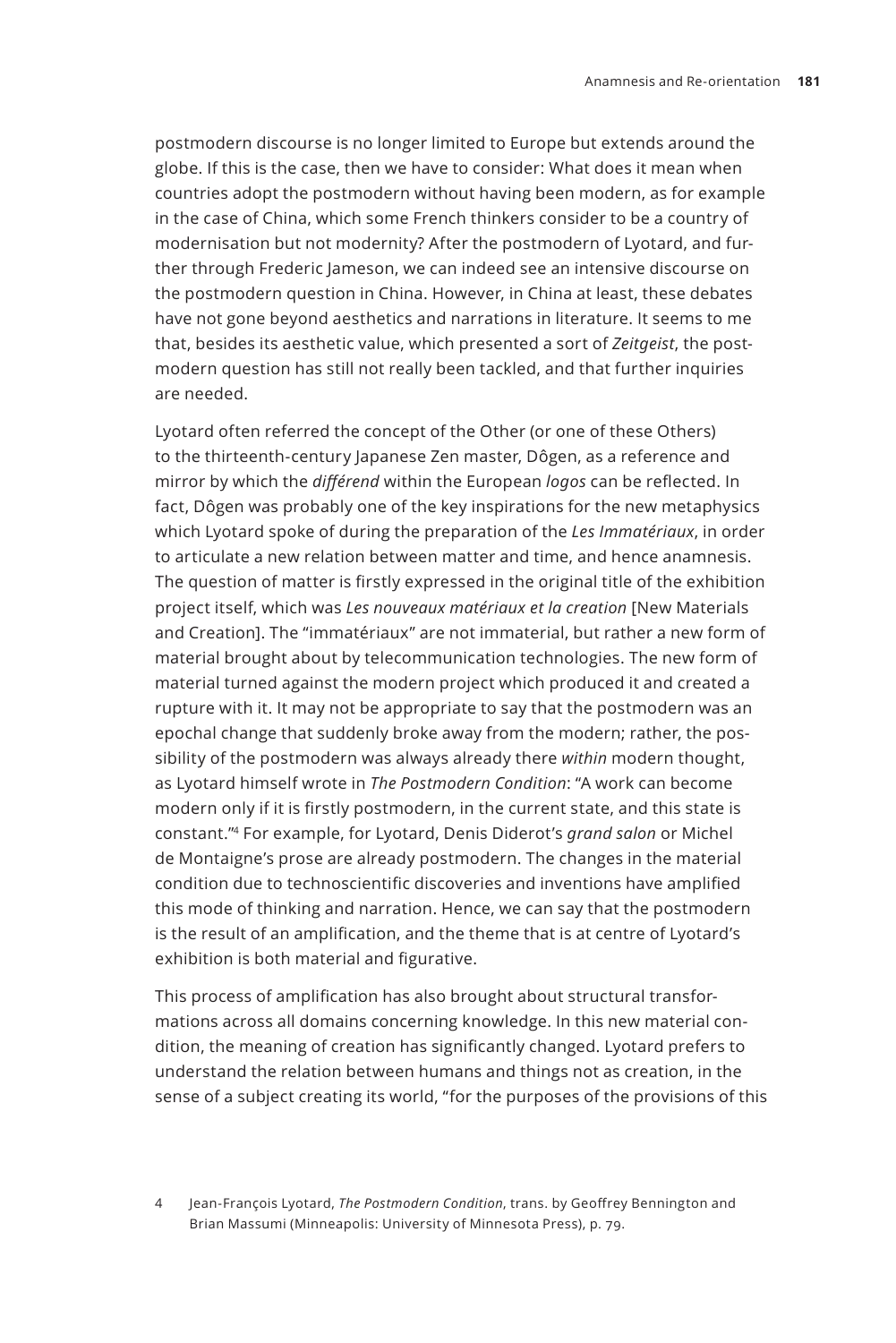world and enjoyment of this world, enjoyment of knowledge, power".5 On the contrary, this new materiality has put an end to this anthropocentrism.<sup>6</sup> For this reason, Lyotard preferred to conceptualise the new matter as *interaction*  rather than creation. This, I suspect, is also one of the reasons why the word "creation" was removed from the exhibition title. This reconceptualisation demands a new metaphysics which reconfigures the sense of being, and fundamentally transforms the concept of human existence. Lyotard says:

If you say creation, that means that you prohibit the other metaphysics that I evoked earlier: a metaphysics in which, precisely, man is not a subject facing the world of objects, but only – and this "only" seems to me to be very important – only a sort of synapse, a sort of interactive clicking together of the complicated interface between fields wherein flow the elements of particles via channels of waves.7

What does Lyotard mean by "interaction" here? He does not mean that the human interacts with objects rather than creating them like being in a dialogue – Lyotard went much further; interaction signifies an ontology of the transmission of a message without end, in which "man himself is not the origin of messages, but sometimes the receiver, sometimes the referent, sometimes a code, sometimes a support for the message; and where sometimes he himself is the message. This plasticity of humans means that this structure of communication today seems like something upon which identities can no longer be fixed."<sup>8</sup> This metaphysics cannot be found in the thought of Descartes, said Lyotard, but it would be possible to think through Spinoza, or Zen Buddhism – though not, he added, Zen as understood in California, but rather the Zen of the Chinese tradition, as incarnated by a great Japanese philosopher living in China, who is called ...".<sup>9</sup> Even though the name is missing in this report (*Après six mois de travail…*), we will see later that it is Dôgen.

In *Après six mois de travail…,* Lyotard only told half of the story about Dôgen, to explain the conceptualisation of being in terms of interaction instead of creation. Creation is the question that was posed at the beginning of the European tradition, and during medieval times; creation is the point where Christian theology and Aristotelian metaphysics merge, which in turn founds what Heidegger called "ontotheology". Lyotard told the second half of the story about Dôgen in a talk invited by Bernard Stiegler on the occasion of a

9 Ibid.

<sup>5</sup> Jean-François Lyotard, *Après six mois de travail…*, 1984, Archive du Centre Pompidou, translated as "After Six Months of Work …", in this volume, p. 36 ("à des fins de dispositions de ce monde et de jouissance de ce monde, jouissance de savoir, de pouvoir").

<sup>6</sup> Ibid.

<sup>7</sup> Ibid.

<sup>8</sup> Ibid., p. 37.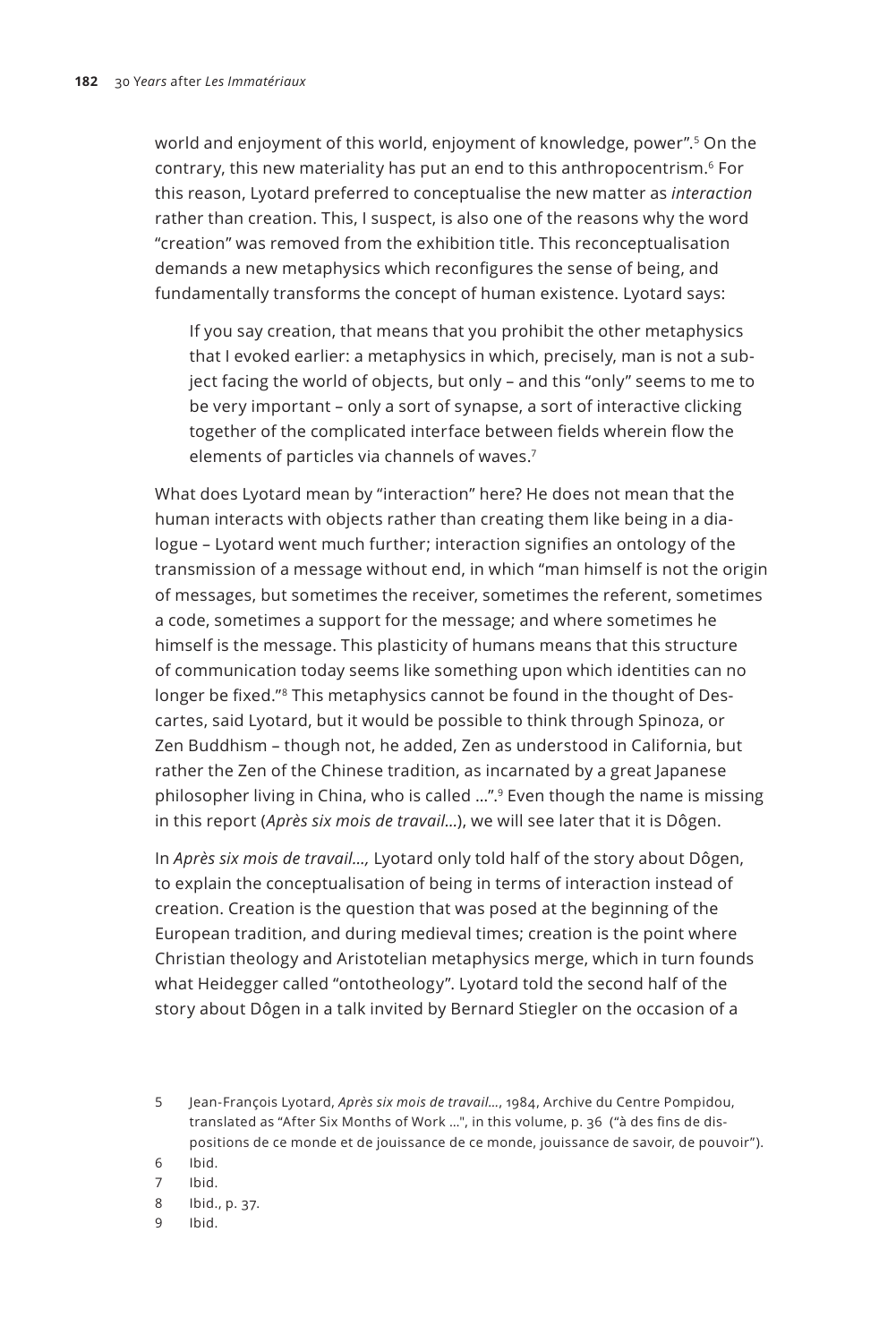colloquium at IRCAM of the Centre Pompidou in 1986, later published as "*Logos and Techne, or Telegraphy".*

However, let us step back and ask: Why is the question of anamnesis so important for Lyotard, and how does it relate to the new technologies he witnessed in the 1980s?

#### **On the Senses of Anamnesis**

The question posed by Lyotard that was quoted at the beginning of this article was directed to Bernard Stiegler, the philosopher of anamnesis. Lyotard was the supervisor of Stiegler's master's degree thesis at that time, and thus understood very well the work of the young philosopher who later dedicated three volumes of *Technics and Time* to anamnesis. Although there is no record of this discussion, it seems intriguing that the question has still not yet been answered in a satisfactory manner, at least not in the contemporary literature that I can find. In order to understand the complexity of Lyotard's question on anamnesis, and our ambition to understand the meaning of the *Les Immmatériaux* outside of the European context, we will need to revisit the concept of anamnesis in Plato, Stiegler's take on Plato, Freud, and Lyotard's take on Freud.

#### **The Platonic Concept of Anamnesis**

Anamnesis plays an important role in the Platonic system of knowledge, understood as the path towards truth. Plato's writing on this role of anamnesis is clearly expressed in both the *Phaedo* and the *Meno*, where he formulated the concept as a response to the challenge from the Sophists. Let us reformulate the Sophists' challenge in this way: If you know what virtue is (in the *Meno*), or what being appropriate is (in the *Phaedo*), then you don't really need to pursue it, since it is already in you; if you don't know what it is, then you won't be able to recognize it or conduct yourself according to it. This is a paradox which leads to the conclusion that one can never find the true knowledge or the ultimate good. Plato solved this paradox by saying: one does in fact know it, and indeed one does in fact know it, and indeed has always known it. The soul is immortal, said Plato, but in each incarnation, the soul forgets everything. However, forgetting doesn't mean that one cannot recognize the virtue that one is after. Forgetting is the condition of recognizing, and recollection – anamnesis – the method. The relation between truth and anamnesis is thus established. Socrates and Plato are not teachers in the sense of giving knowledge to students, but rather, as Plato said, spiritual midwives who help the students to recollect what has been forgotten. Hence, in the *Meno,* with the help of Socrates, the slave-boy learns to solve some geometrical questions despite having no prior knowledge of the matter. Recollection is not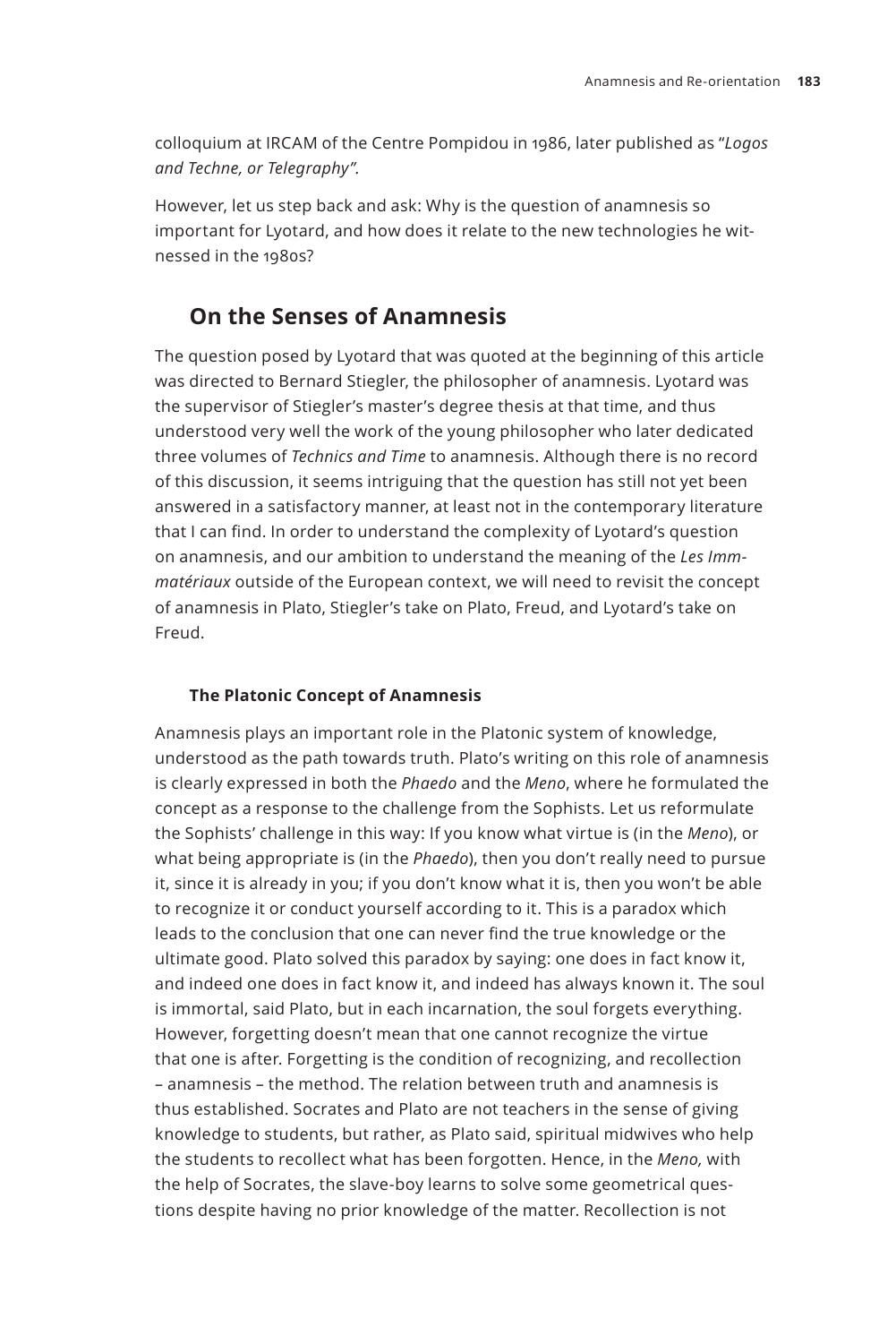only about recollecting a certain fact or principle, but rather a process of recovering the wholeness of knowledge. In the *Meno* (81c-d), Plato stated:

Since all nature is akin (*συγγενής*), and the soul has learnt all things, there is nothing to prevent her, by recollecting one single thing, recovering all the rest.10

One can notice that there is a kind of logical inference in Plato's concept of the anamnesis, but how does it work? One interpretation is that it functions on the basis of the Platonic Idea, like a sort of *a priori* concept which allows such an inference to happen.11 This *a priori,* however, is not what we understand in the Kantian sense of the term. The Platonic Idea follows rather Parmenides's the *One*, in which thinking (the intellect) and being find their unity. However, Plato detaches the Idea from the particulars through his concept of the *chōrismós* , or separation. This separation is also one that removes the Idea from matter, that is to say truth from any material condition. This concept of separation was reproached by Aristotle, since the Platonic doctrine disregards the reality of the particular. Aristotle wants to reintegrate matter into his doctrine of being. The Platonic Idea which corresponds to the Aristotelian concept of form (*eidos*) becomes the first of the four causalities that Aristotle outlined in his *Metaphysics* Book V: *causa formalis*, *causa materialis*, *causa efficiens*, and *causa finalis*.

The re-inscription of matter becomes an important philosophical task for the tradition of European philosophy, including in modern philosophy, where we find attempts to unify the body and the soul in the doctrines of Descartes, Spinoza and Leibniz. To situate anamnesis in our discussion, I would like to refer to the reading of Plato by Bernard Stiegler. Stiegler has deconstructed the example given by Plato in *Meno*, since Plato has forgotten the tool that Socrates used to demonstrate these geometrical questions, which was drawing on the sand. For Stiegler, technics constitutes a crucial role in the concept of anamnesis, for anamnesis is not possible without a support that is outside the noetic soul. Stiegler hence proposes a retentional system that characterises the processes of anamnesis through a reading of Husserl's phenomenology of time-consciousness: primary retention (impression, association), secondary retention (memory, recognition) and tertiary retention (exteriorised memory). Within this system, the retentions constitute a cycle of mutual determination, meaning that the tertiary retentions condition the selection of the primary retention, which in turn conditions the recognition of the secondary retention, and so on. Later, I will show how this reading of technics and time, as a path towards truth (either in the sense of the Greek word *alētheia* or in contemporary senses), demonstrates a discrepancy

11 Ibid. I will argue against this assertion.

<sup>10</sup> Reginald Edgar Allen, "Anamnesis in Plato's *Meno* and *Phaedo*", *The Review of Metaphysics*, vol. 13, no. 1 (Sept. 1959), p. 167.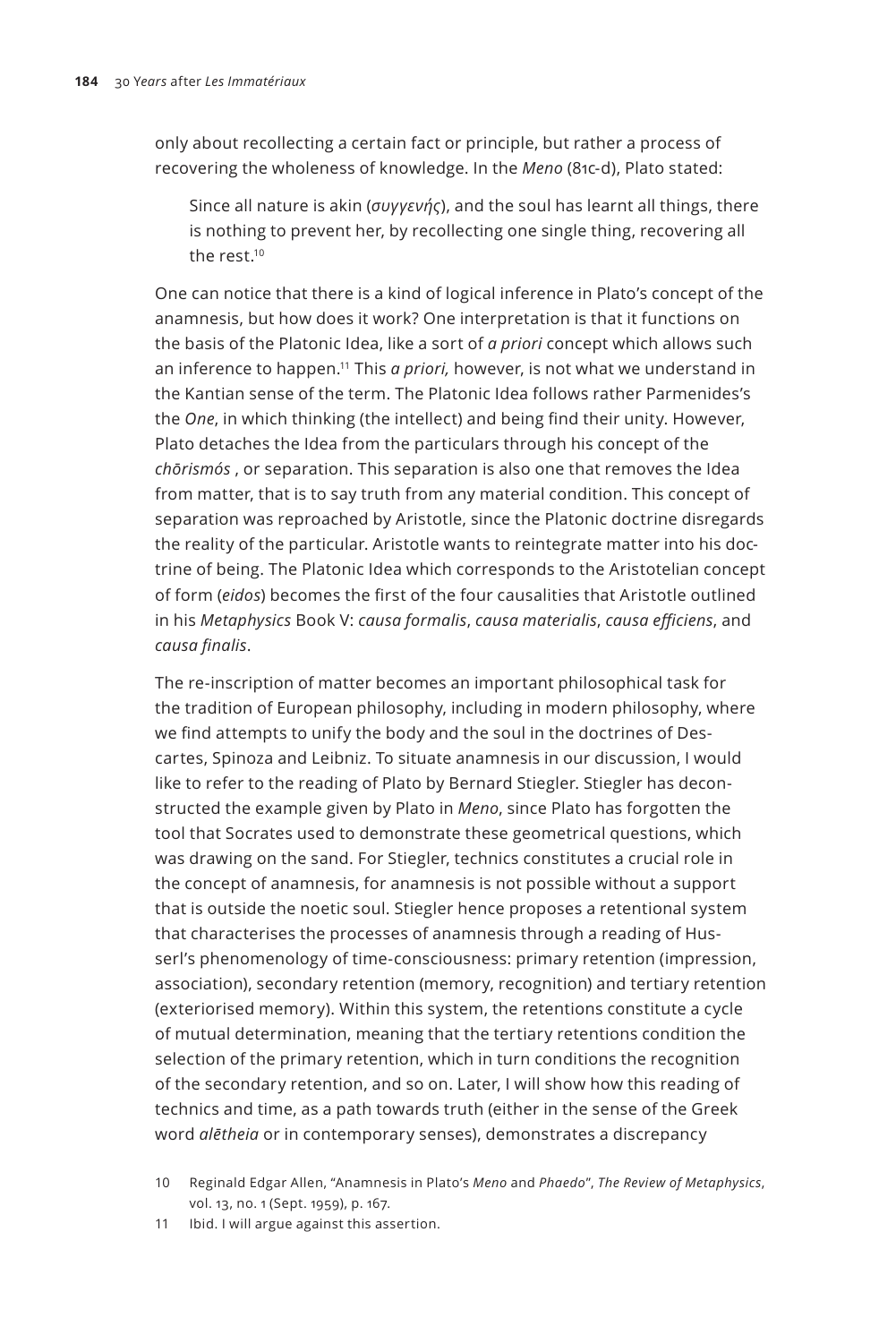between the philosophical West and the philosophical East. The examination of this discrepancy will provide us with a new perspective from which to look at the postmodern turn.

#### **The Freudian Concept of Anamnesis**

The relations between matter and time, according to Lyotard, can be grasped in three different temporal syntheses: those of habit, remembrance and anamnesis. Habit is a synthesis that expresses itself bodily. Remembrance always searches for a narrative with an origin, or a beginning. Anamnesis, for Lyotard, means something rather different and must be carefully distinguished from remembrance. This distinction has its source in Freud, especially his 1914 essay *Erinnern, Wiederholen und Durcharbeiten*. In this essay Freud tried to show that there are two techniques of analysis, one through hypnosis, which helps the patient to reconstruct the unconsciousness in a simple form of remembering – simple in the sense that the patient is removed from the present, and what matters is the earlier situation. Freud added a second scenario in which "no memory can as a rule be recovered".12 This occurs, for example, with some experiences of childhood which we didn't understand at the time, but which disclose themselves subsequently. The biggest difference between the technique of remembrance in hypnosis and the technique of uncovering repetition is that in the latter the patient "reproduces it not as a memory but as an action; he repeats it, without, of course, knowing that he is repeating it".13 The analyst's task in this case is to help the patient to uncover the source of the resistance. However, as Freud identified, there are two difficulties here: the first is that the patient refuses to think there is a problem, that is to say, he or she refuses to remember; the second is that novice analysts often found that, even after revealing this resistance to the patient, there was no change. At this point, Freud introduces the third term, *Durcharbeiten* or *"working-through"*:

One must allow the patient time to become more conversant with this resistance with which he has now become acquainted, to *work through* it, to overcome it, by continuing, in defiance of it, the analytic work according to the fundamental rule of analysis.14

In the lecture "*Logos, Techne, or Telegraphy"* (1986), Lyotard commented on Stiegler's retentional model of memory by referring to three type of memories: namely, bleaching (*frayage*), scanning (*balayage*) and passing (*passage*), corresponding respectively to habit, remembrance and anamnesis.

<sup>12</sup> Sigmund Freud, *Remembering, Repeating, and Working-Through*, in vol. 12 of Standard Edition (1950), p. 149.

<sup>13</sup> Ibid., p. 150.

<sup>14</sup> Ibid., p. 155.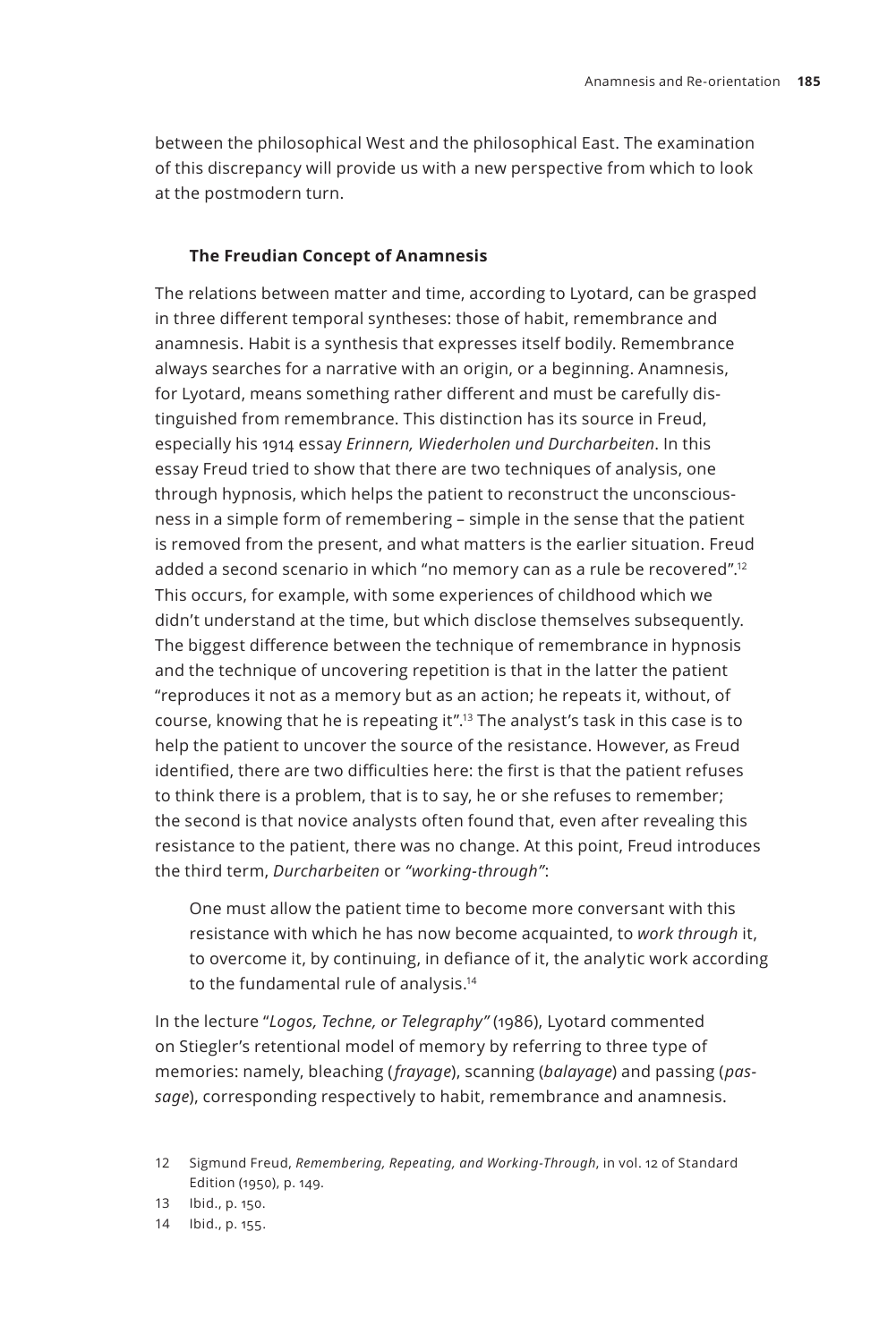Lyotard identifies Freud's *Durcharbeiten* with the third type of synthesis of time – anamnesis. Lyotard's reading of *Durcharbeiten* is, as we will see below, quite different from that of Freud.15 For Lyotard, this anamnesis has two different senses, the nuances of which have to be carefully distinguished. The first sense of *Durcharbeiten* takes a form of free association: as Lyotard says, the passing takes more energy than scanning and bleaching, precisely because it doesn't have rules.16 This sense is taken up on another occasion, in *Le Postmoderne expliqué aux enfants*, where he understands avant-gardism as a movement highly responsible for the presuppositions implied in modernity. The work of the modern painters from Manet to Duchamp or Barnett Newman, could be understood in terms of an anamnesis in the sense of psychoanalytic therapeutics:

Just as the patient tries to elaborate his present trouble by freely associating some apparently inconsistent elements with some past situation – allowing them to uncover hidden meanings in their lives and their behaviour – in the same way we can think of the work of Cézanne, Picasso, Delaunay, Kandinsky, Klee, Mondrian, Malevich, and finally Duchamp as a working through (*Durcharbeiten*) performed by modernity on its own meaning.17

For Lyotard, these artists, including the avant-gardes, didn't represent a rupture from the modern, but rather an anamnesis of the modern. Hence postmodern art is a liberation from rules and responsibility, and a passing beyond the rules of inscription, through anamnesis. What is more interesting, and seems to be highly puzzling in Lyotard's thought, is the demand for something which is not inscribed and hence cannot be limited by the rules of writing. This origin is not something remembered, and indeed it is a memory which is not inscribed, but cannot be forgotten. One example is Freud's notion of the experience of childhood as something that is not remembered but that has to be worked through. Hence Christopher Fynsk proposed to emphasize the role of infancy in Lyotard's concept of anamnesis, noting that Lyotard "understood himself to be writing *from* an infancy and *to* an infancy".18 It is not only that Lyotard has written two books, one *from* infancy (*Lectures d'Enfance*), the other *to* infancy (*Le Postmoderne expliqué aux enfants*), but that deeply rooted in his

- 15 In the article by Scarfone Dominique, "À quoi œuvre l'analyse? ", *Libres cahiers pour la psychanalyse* 1/2004 (N°9), 109–123, the author states that for Freud the *Durcharbeiten* is a task that comes back to the patient and the analyst can only wait to let things come along; for Lyotard, it is the contrary, meaning that it is the "third ear" (term taken from Nietzsche, *Ohren hinter den Ohren*) of the analyst, that should bring forth the *Durcharbeiten*, p. 116.
- 16 Lyotard, "*Logos* and *Techne*, or Telegraphy ", p. 57.
- 17 Jean-François Lyotard, *Postmodern explained: correspondence, 1982–1985*, trans. Don Barry (Sydney: Power Publications, 1993), p. 79–80, translation modified.
- 18 Christopher Fynsk, "Lyotard's Infancy", in *Jean-Francois Lyotard: Time and Judgment*, *Yale French Studies*, No. 99, (2001), p. 48.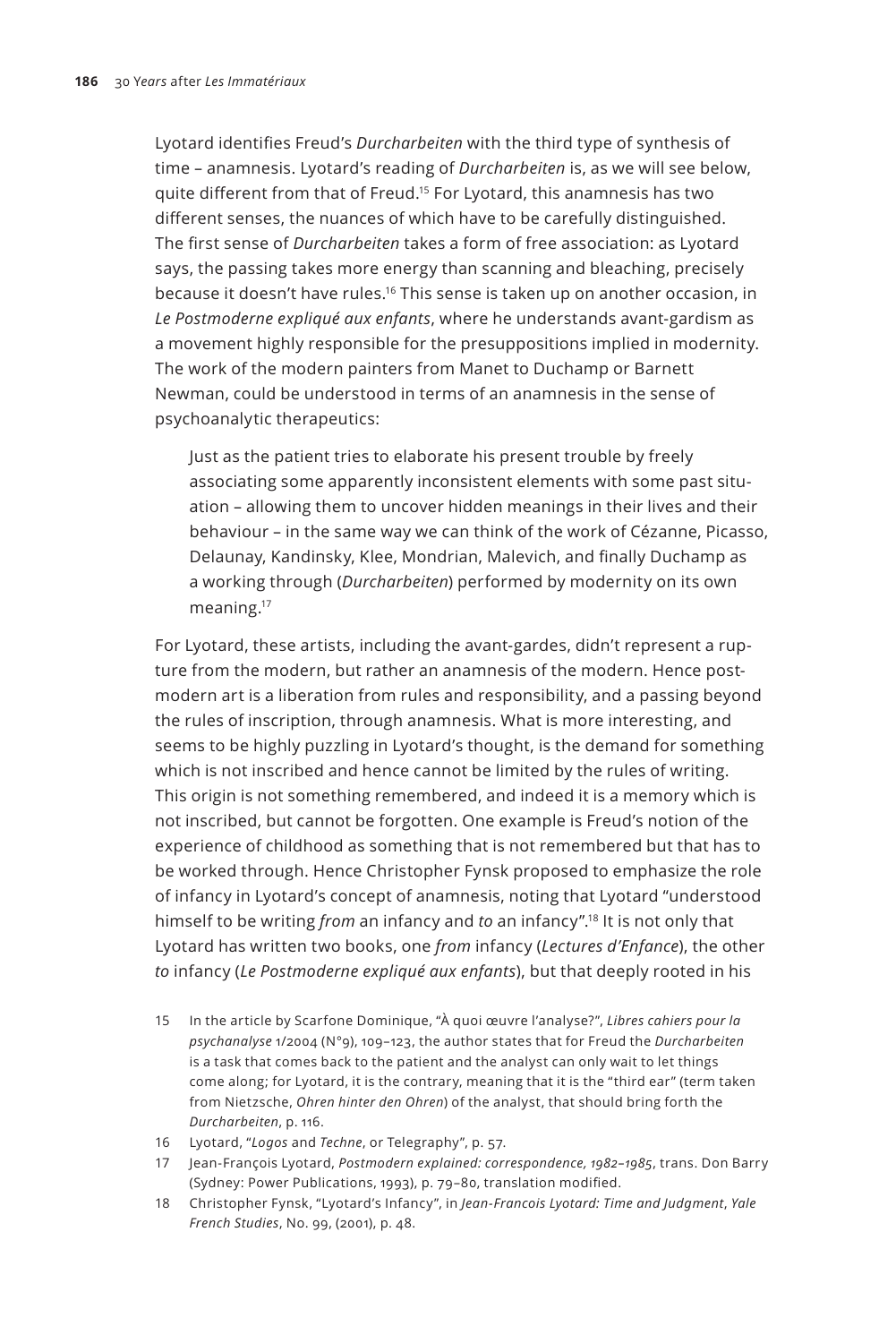thought is, as Fynsk shows, the impulse of infancy becoming the condition of anamnesis, and hence of writing.

#### **Clear Mirror and the Negation of the Logos**

I have no objection to such an interpretation of Lyotard's anamnesis, but I would like to complicate it. I would argue that anamnesis is present in Lyotard's writings at once as a technique – as we have seen above – but also as a logic – as I will now elaborate. In the text that we have started to analyse, in the section on anamnesis in which Lyotard dramatically talks about an example from Dôgen, Lyotard uses Dôgen to explain what he means by "passing", or anamnesis. Here we can observe a nuance that I proposed before, concerning the use of the word anamnesis as *Durcharbeiten*. As Fynsk writes, "I believe that the appeal to Dôgen, here, is not merely an instance of exoticism, however effective it might also be on that score. It is rather an implicit acknowledgment that what he seeks to think does not surrender to the concept or to any theoretical exposition – that if there is a passage from infancy to thought, it is not established by the concept". I would like to take this reference to Dôgen more seriously than Fynsk does; indeed, references to Dôgen do not only appear once in Lyotard's writings, but also appear in various notes and interviews.

I want to propose that what Lyotard was thinking was much more intriguing, and even something more uncanny, than Fynsk describes. I call this logic the *negation of logos*. The word "negation" is perhaps not correct, or doesn't carry the right sense. The negation at stake here is not a total negation nor a partial probation (e.g. part, intensity). The difference between privation and negation has to be clarified first. Let us paraphrase Heidegger's funny example of skiing to clarify the difference between privation and negation as understood by the Greeks.<sup>19</sup> When I am asked if I have time for skiing, I reply, "no, I don't have time". In fact, I do have time, but I don't have time for *you*. The negation that I want to demonstrate here is not that being is negated in taking a reverse direction, but rather that it is "privated" in such a way that the direction is diverted. The first case is exemplified in the movement from modern to postmodern. The postmodern is the self-negation of the modern. It is not that, at a certain moment of modernity, something happened, and then we have the postmodern. It means rather that, at some moment of its development, the logic of modernity turned against itself and changed its direction. This negation as privation coming out of internal development is a neologism

19 Martin Heidegger, *Zollikon Seminars: Protocols, Conversations, Letters*, ed. Medard Boss (Illinois: Northwestern University Press, 2001), p. 46–47. Heidegger writes: "It took Greek thinkers two hundred years to discover the idea of privation. Only Plato discovered this negation as privation and discussed it in his dialogue *The Sophist*."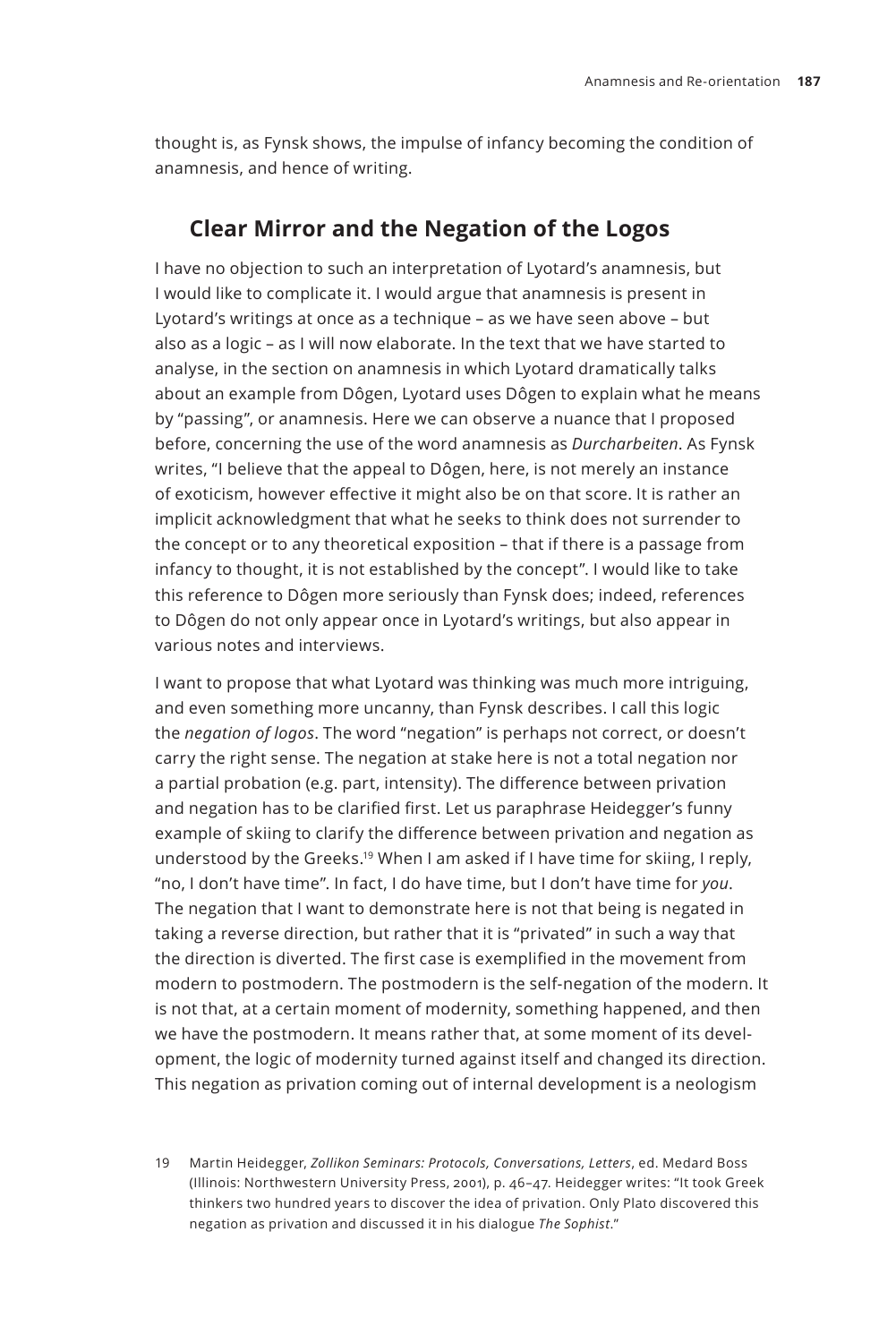presented by Lyotard in his introduction to *Les Immatériaux.*<sup>20</sup> The reference to Dôgen seeks to demonstrate the same logic, but no longer limited to the case of modernity, but rather to the *logos* as a whole. I believe that here lies Lyotard's ultimate question on technics – which, however, remains ambiguous. Lyotard attempted to compare what he means by anamnesis with what Dôgen calls "a clear mirror" in *Shōbōgenzō*, the classic of Zen Buddhism. I will quote at length the comment from Lyotard, in order to make clear what he thinks about it. Let's look closely at Lyotard's discussion on Dôgen:

It makes sense to try to recall something (let's call it something) which has not been inscribed if the inscription of this something *broke* the support of the writing or the memory. I am borrowing this metaphor of the mirror from one of the treatises of Dōgen's *Shōbōgenzō*, the *Zenki*, there can be a presence that the mirror cannot reflect, but that breaks it into smithereens. A foreigner or a Chinese can come before the mirror and their image appears in it. But if what Dōgen calls "a clear mirror" faces the mirror, then "everything will break into smithereens". And Dōgen goes on to make this clear: "Do not imagine that there is first the time in which the breaking has not yet happened, nor that there is then the time in which everything breaks. There is just the breaking." So there is a breaking presence which is never inscribed nor memorable. It does not appear. It is not a forgotten inscription, it doesn't have its place and time on the support of inscriptions, in the reflecting mirror. It remains unknown to the breachings and scannings.<sup>21</sup>

This passage seems to me the most puzzling part of Lyotard's intervention. The mirror and clear mirror seem to have a lot of metaphorical connotations. As a kind of dialogue between a twentieth-century French philosopher and a thirteenth-century Japanese monk, it is very difficult for us to analyse this statement without going into any kind of exoticism. The clear mirror is not a mirror; rather, it is one possibility of the mind, before which nothing exists as what it is: things can exist or not exist. The clear mirror presents something almost opposite to any conceptualisation of substance, since it is mere emptiness. Firstly, the clear mirror negates the substance or essence (*ousia*) as *eidos*. Hence, there hasn't been any event that breaks the mirror and marks the beginning. In front of a clear mirror, there is only constant breaking, which destroys the concept of the self (the self cannot be mirrored at all). So a Chinese person can see himself, since he still has *upādāna* (clinging, grasping, attachment), which is a desire towards representation. In contrast, a clear mirror sees everything broken, since in-itself it is empty. Lyotard further wrote that "I am not sure that the West – the philosophical West – has succeeded

21 Lyotard, "*Logos* and *Techne*, or Telegraphy ", p. 55.

<sup>20</sup> Jean-Francois Lyotard, *Deuxième état des immatériaux*, Mars 1984, Archive du Centre Pompidou.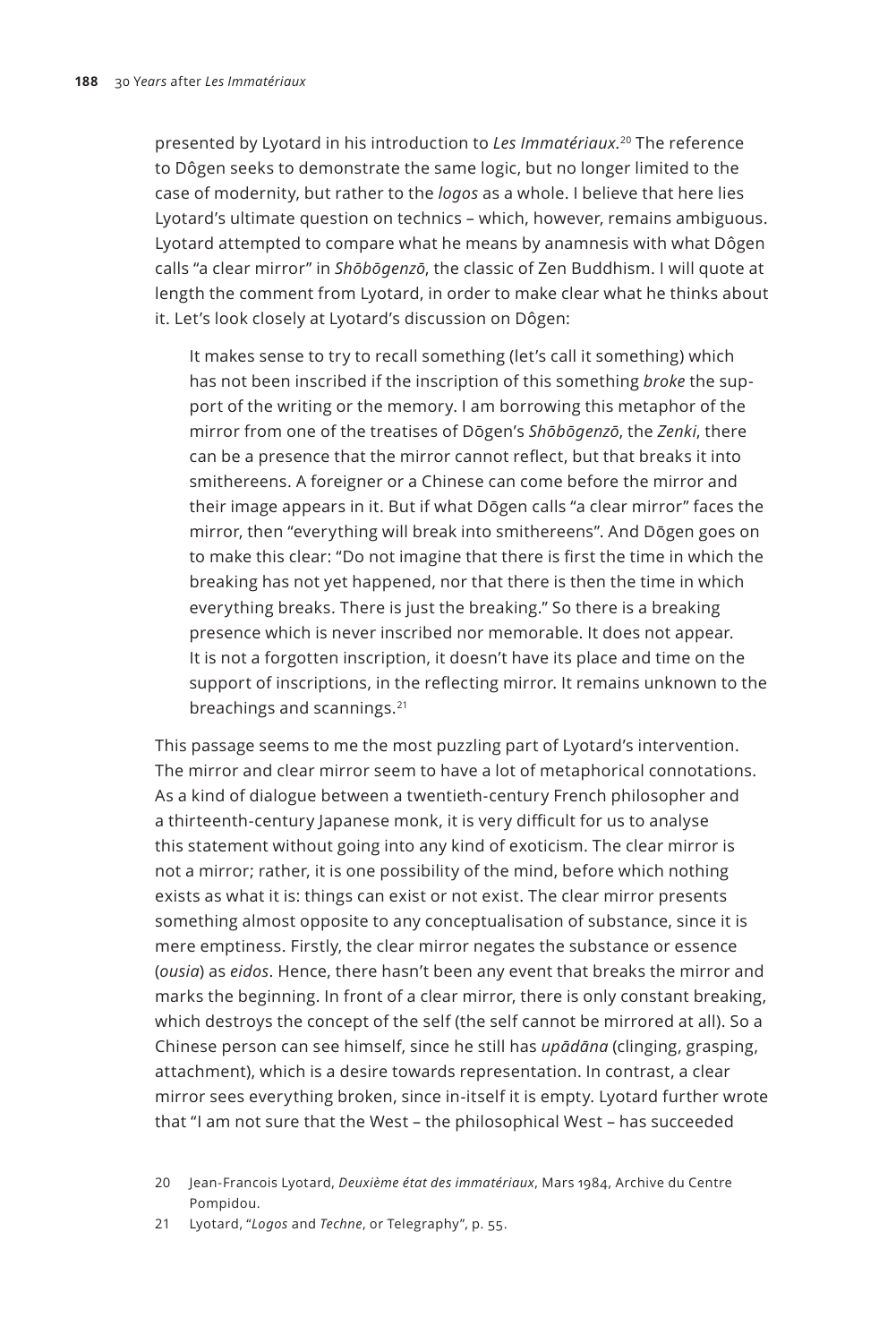in thinking this, by the very fact of its technological vocation."22 Plato didn't succeed with his concept of *agathon*, or "being beyond essence"; Freud tried with his concept of "originary repression" (*Urverdrängung*); and Heidegger tried with his metaphor of "the clearing" (*die Lichtung*), but he ignored the violence of it.

Lyotard transforms the "clear mirror" into a question of writing, that is also a question of the *logos*. Here we come across another meaning of substance, which is the support, the *hypokeimenon*. The question is: can being [*ens*] be without being carried in the *hypokeimenon*? Or, as Lyotard asked in the first article of the *Inhuman,* "can thought go on without a body?" Can *logos* facilitate an anamnesis that is not inscribed by it? In other words, can *logos –* and, here, *techno-logos – instead of* determining the anamnesis, rather allow it to arrive in a non-deterministic way? This question is very speculative, and far too difficult to be answered in one article (indeed, it may take several generations to make it clear whether or not this question in itself is a valid one). Lyotard hopes to *move away from the logos through the logos*, such as was demonstrated in the postmodern turn. In the teaching of Dôgen, there is another similar passage that demonstrates this logic. The Zen master teaches "*Think of not-thinking*. How do you think of not-thinking? Non-thinking. This is the essential art of zazen."23 *Zazen* or *tso-ch'an,* literally means "sitting Zen", and is a technique of meditation. The opposition that Dôgen created is thinking and not-thinking. This is a pure negation, since thinking cannot be not-thinking, and not-thinking cannot be thinking. But between thinking (*shiryō*) and not-thinking (*fushiryō*), there is a third way which is non-thinking (*hishiryō*); it negates both thinking and not-thinking, through the privation of thinking. The *non-* is the Other. This negation of the *logos* diverts itself towards something else, and there Lyotard finds in Dôgen the Other which is not inscribed in the *logos*. Lyotard was in favour of this logic. In a talk given at a colloquium on the occasion of the opening of an exhibition of the work of artist Bracha Lichtenberg Ettinger, later published as *Anamnesis of the Visible*, Lyotard described her work as "*I remember that I no longer remember*".24 We can probably say that this doublebind is the logic of anamnesis: Is the non-logos possible through the negation of *logos* within *logos*? In the last paragraph of the article, Lyotard raised the question that we cited at the beginning of this text:

The whole question is this: is the passage possible, *will it be possible with, or allowed by*, the new mode of inscription and memoration that characterizes the new technologies? Do they not impose syntheses, and

- 23 Carl Olson, *Zen and the Art of Postmodern Philosophy: Two Paths of Liberation From the Representational Mode of Thinking* (New York: State University of New York Press, 2000), p. 68.
- 24 Jean-Francois Lyotard, "Anamnesis: Of the Visible", in *Theory Culture and Society* 2004, No. 21, p. 118.

<sup>22</sup> Ibid., p. 55.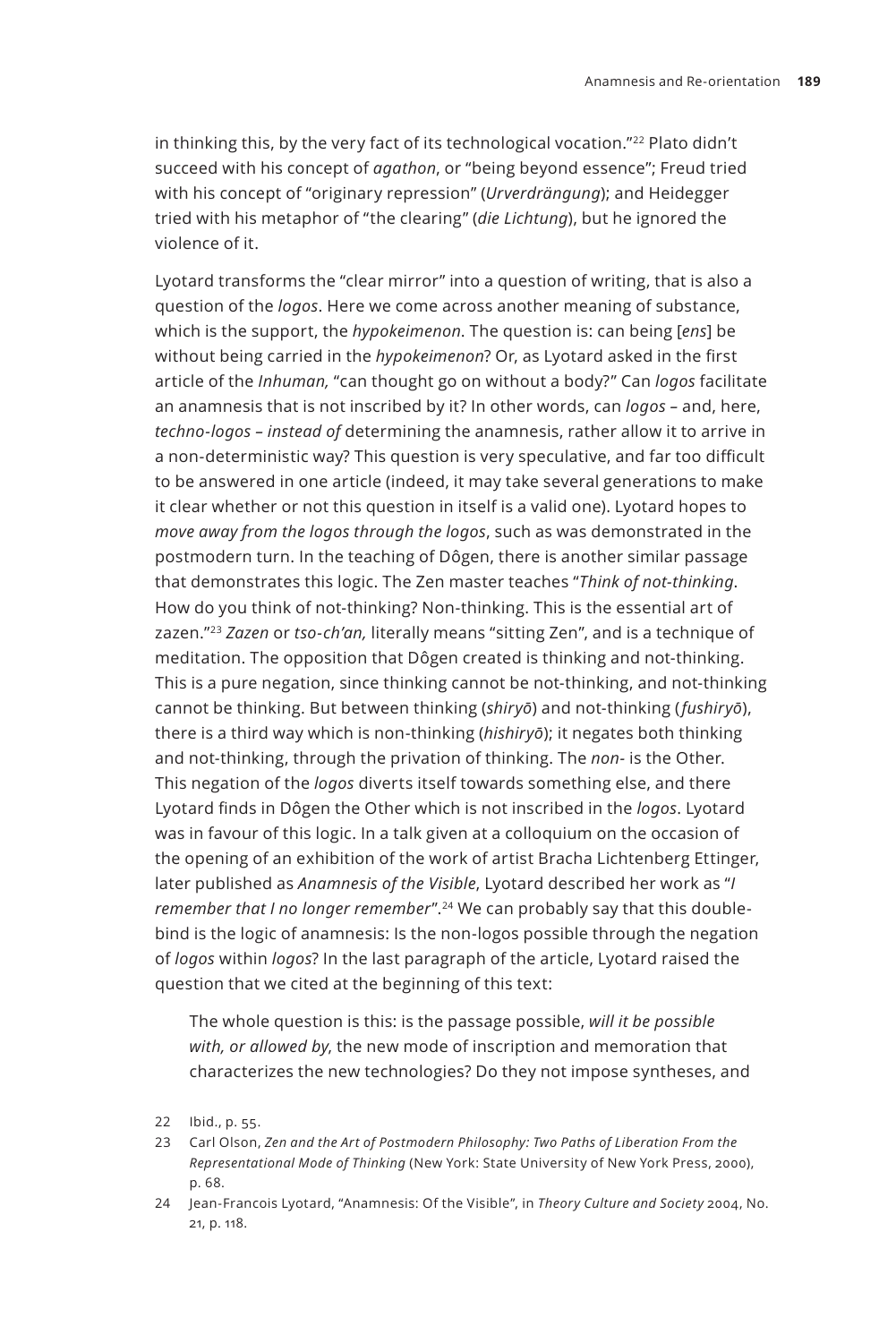syntheses conceived still more intimately in the soul than any earlier technology has done?<sup>25</sup>

Lyotard asked what kinds of new possibilities could be opened up by this new technology, towards the unknown. Or, in contrast, he asked whether the new technology is only in favour of a synthesis which is even more efficient and hegemonic, e.g. automation. I believe that this is Lyotard's central question, and it was present throughout his preparation for *Les Immatériaux*. The question was posed to the philosophers of writing, or of *mnemotechnics*. The task of this article, in its most ambitious sense, is to question whether it is a valid question. The *logos* is confronted with the clear mirror, in order to think whether it is possible to realize the clear mirror with the *techno-logos*. If we only think from this perspective, the postmodern will remain only a European project, and hence the discourse of globalisation, of the "common time", <sup>26</sup> is no more than a pretext. There is no easy way to evaluate this question without going back to the Other, from where the clear mirror comes, and where the *différend* happens. It needs courage to bring in something exotic, and I think Lyotard did it, with best intentions, to think with the *différend*, a space opened up between European culture and Japanese Zen Buddhism. But in order to understand the *différend*, one has to analyse the regime of phrases (which defines the intentions, descriptive, prescriptive or interrogative) and the genre of discourses (which defines the rules) of the Other. Unfortunately, this analysis is yet to be elaborated.

### **Clear Mirror Confronts the Logos**

Lyotard was right to relate the clear mirror to Heidegger's "clearing" or *Lichtung*, but I think it is not *Lichtung per se*, but rather *Gelassenheit* which prepares for the coming of the clearing. *Gelassenheit*, for Heidegger, is the question of privation. However, there is a fundamental difference between the system of *Gelassenheit* and the system of the *clear mirror*. The Korean-German philosopher Byung-Chul Han, in his book *Shanzhai: Dekonstruktion auf Chinesisch,* makes an interesting observation in which he shows that the "path", or the *tao*, is different from the *Weg* of Heidegger, since for the former there is no creation but only de-creation (*Ent-schöpfung*), regardless of its origin;27 while for the latter, it is always a search of an origin, since this search is the condition under which the forgetting brought about by ontotheology might be recognised as such, and thereby overcome. It would be too quick to equate *tao* with *clear mirror*, since Taoism and Buddhism stand as two distinct traditions within China. However, it is not a distortion to show that the *Entschöpfung* sets up a common ground for cultures that unite different religious

<sup>25</sup> Lyotard, "*Logos* and *Techne*, or Telegraphy ", p. 57 (italics added).

<sup>26</sup> Ibid., p. 47.

<sup>27</sup> Byung-Chul Han, *Shanzhai: Dekonstruktion auf Chinesisch* (Berlin: Merve, 2011).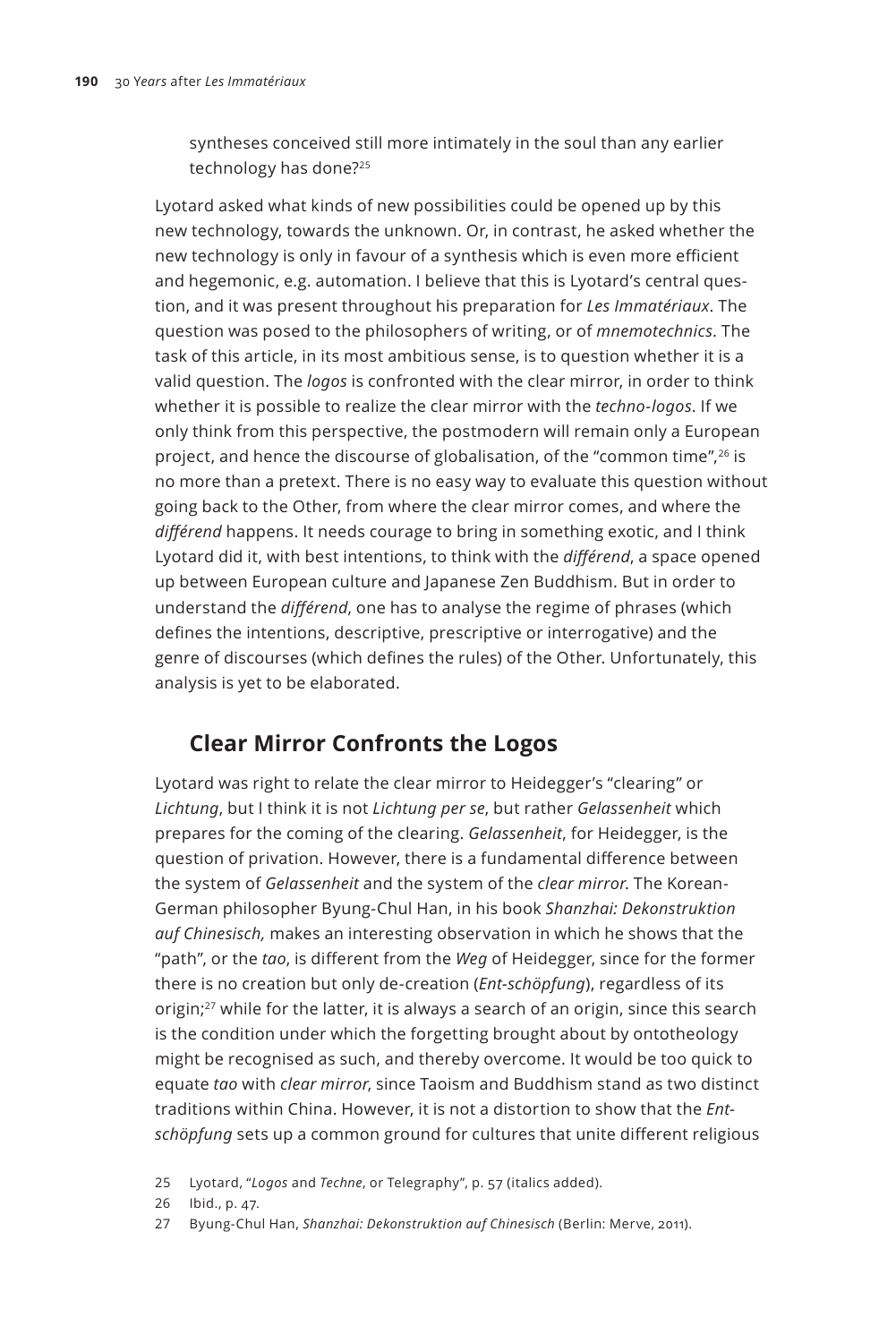thoughts. Again, the *Ent-schöpfung* that I borrow from Han is not opposed to creation (*Schöpfung*) as destruction; *ent*- stands not for negation but rather *privation*.

When we deal with two forms of knowledge (let's follow Lyotard in speaking of the philosophical "West" and the philosophical "East"), we always risk simplifying them, but in order to have a dialogue (if this is possible at all), it is hard not to simplify them as two systems. A dialogue needs a common ground, and the search for a common ground is always a privation. I can here only give a quick sketch of the reflections of two major Chinese and Japanese thinkers, and I will have to find another occasion to give a detailed account. For now, I will allow myself some shortcuts by placing it within the Kantian framework, as was already proposed by the Chinese philosopher Mou Zongsan. Mou is one of the most important figures of the new Confucianism, and arguably the only one in the twentieth century who understood both Western and Chinese philosophy. A specialist in Taoism, Buddhism and Confucianism, as well as the translator of the three *Critiques* of Immanuel Kant, Mou understands the difference between the West and the East within Kant's framework: in a rather simplified sense, one concerns a knowledge that, constrained by the receptivity of sensible intuition and the categories of the understanding, is confined to phenomena; the other concerns an *intellectual intuition* that concerns the experience which goes beyond the phenomenon towards what Kant calls the noumenon. Mou writes:

According to Kant, intellectual intuition belongs only to God, but not to humans. I think this is really astonishing. I reflect on Chinese philosophy, and if one follows the thought of Kant, I think that Confucianism, Buddhism and Taoism all confirm that humans have intellectual intuition; otherwise it wouldn't be possible to become a saint, buddha, or *Zhenren*. 28

Indeed, the intellectual intuition conceptualized by Mou is one that looks neither for scientific knowledge nor history (an origin qua difference), but to a sensibility in which everything reflects a non-pheneomenal world: entering the thing-in-itself (no matter what it is, but probably not yet possible with a computer). The desire to enter the noumenon is characterised by distancing from substance as both *hypokeimenon* and *eidos*, from physics to metaphysics. This line of thought is further pursued by the Japanese philosopher Keiji Nishitani, who studied under Heidegger, and was also a successor of Kitarō Nishida, an important figure of the Kyoto School. During the 1980s, Nishitani held several discourses in different temples in Japan, discussing modernisation and Buddhism, and later published them as a book with the title *On Buddhism*. Astonishingly, Nishitani claimed that the concept of the historical

<sup>28</sup> Mou Zongsan, *Phenomenon and the Thing-in-itself* (《現象與物自身》) (Taiwan: Student Book, 1975), p. 5 (my translation). Zhenren is the Taoist spiritual master, who has become free and immortal.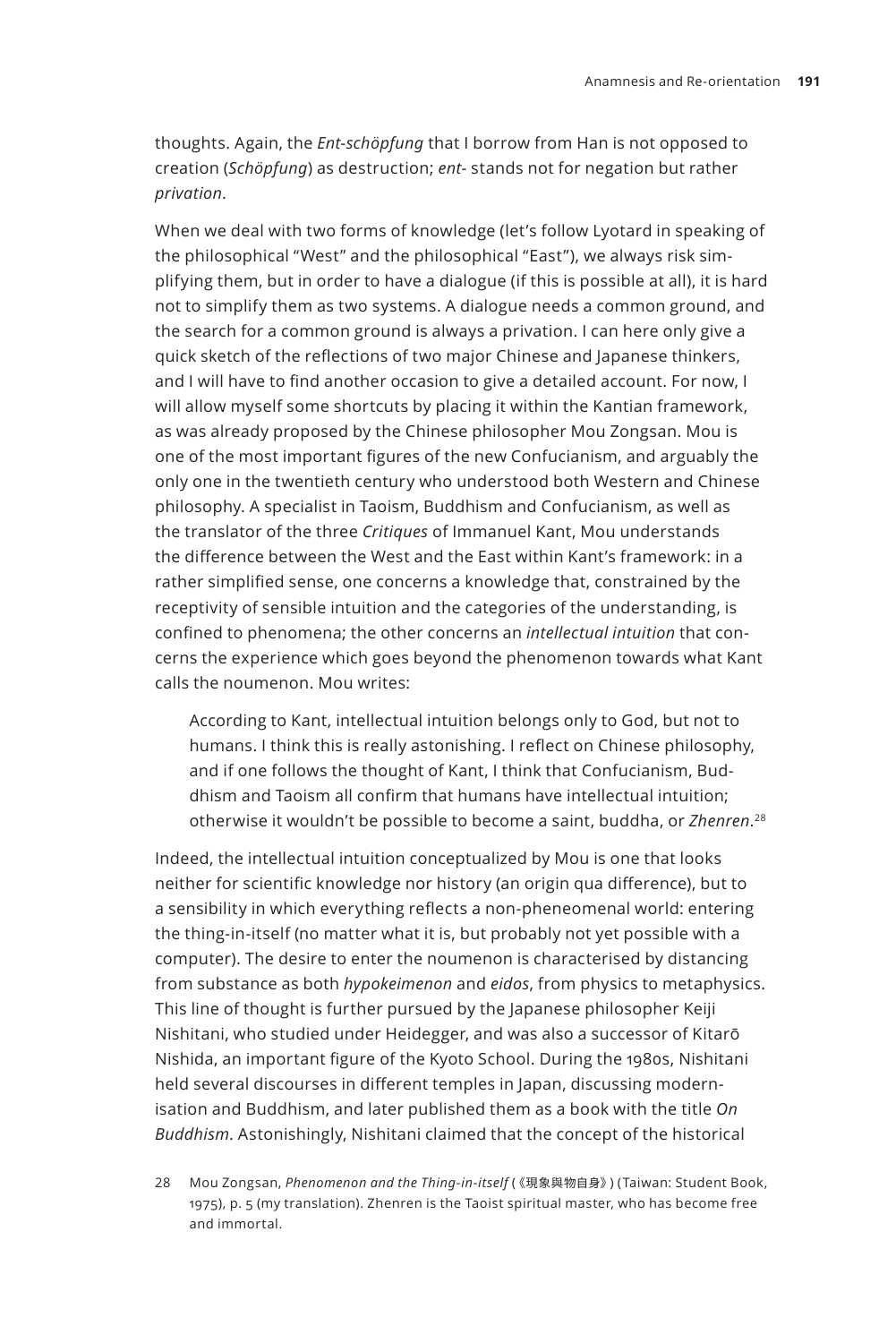does not exist in Asian culture. What he meant by historical is the awareness of situating oneself as a historical being, and the anamnesis of historical events that reconstruct a historicity, or *Geschichtlichkeit:*

I am sure that Buddhism falls short of such historical consciousness, at least to some extent. Generally speaking, something called "historical" exists no less in China than in India and Japan. But I have the impression that in these countries there has been no trace of seeing the world as history in the true sense of the word … This way of thinking is somewhat different from an historical one, at least of the sort prevalent in the modern world.29

Nishitani further commented that such a concept of historicity is neglected in the mode of thinking proper to East Asia – that is, the search of the intellectual intuition, under different titles. I am not sure if we can understand the clear mirror as a kind of anamnesis, since it totally undermines the chronological notion of time. Nishitani, however, attributes the concept of historicity to the Christian tradition, without asking the question of anamnesis. A dialogue could be made between Nishitani and Bernard Stiegler. This historicity has to be retrieved through the anamnesis of writing, or technics, which Stiegler calls "the epochal double redoubling", that is "(re)constituting a who, and thus historicity – if not History".<sup>30</sup> Writing, as Stiegler further showed in the third volume of *Technics and Time: Cinematic Time and the Question of Malaise*, is the "spatialisation of the time of consciousness past and passing as *Weltgeschichtlichkeit".*<sup>31</sup> Historicity is only possible through anamnesis with mnenotechnics, and for it to happen it demands an origin of some sort (or the default of origin). This line of thought on time and matter is not present in Asian cultures, as Nishitani explains:

the other aspect – namely, that it is historical and that being is time – is comparatively neglected. Or rather I should say, if the term "neglect" is a bit of an exaggeration, it is not sufficiently developed. This is attributable to the fact that Buddhism places emphasis on the negative inherent in the contention that time is somewhat transient and that this is a world of suffering. Buddhism seems to have failed to grasp that the world of time is a field in which something new emerges without interruption.<sup>32</sup>

- 29 Keiji Nishitani, *On Buddhism* (NewYork: SUNY, 2006), p. 40.
- 30 Bernard Stiegler, *Technics and Time*, vol. 2 (Stanford: Standford University Press, 2009), p. 77.
- 31 Bernard Stiegler, *Technics and Time* vol. 3 (Stanford: Stanford University Press, 2011), p. 56.
- 32 Keiji Nishitani, *On Buddhism,* p. 49–50.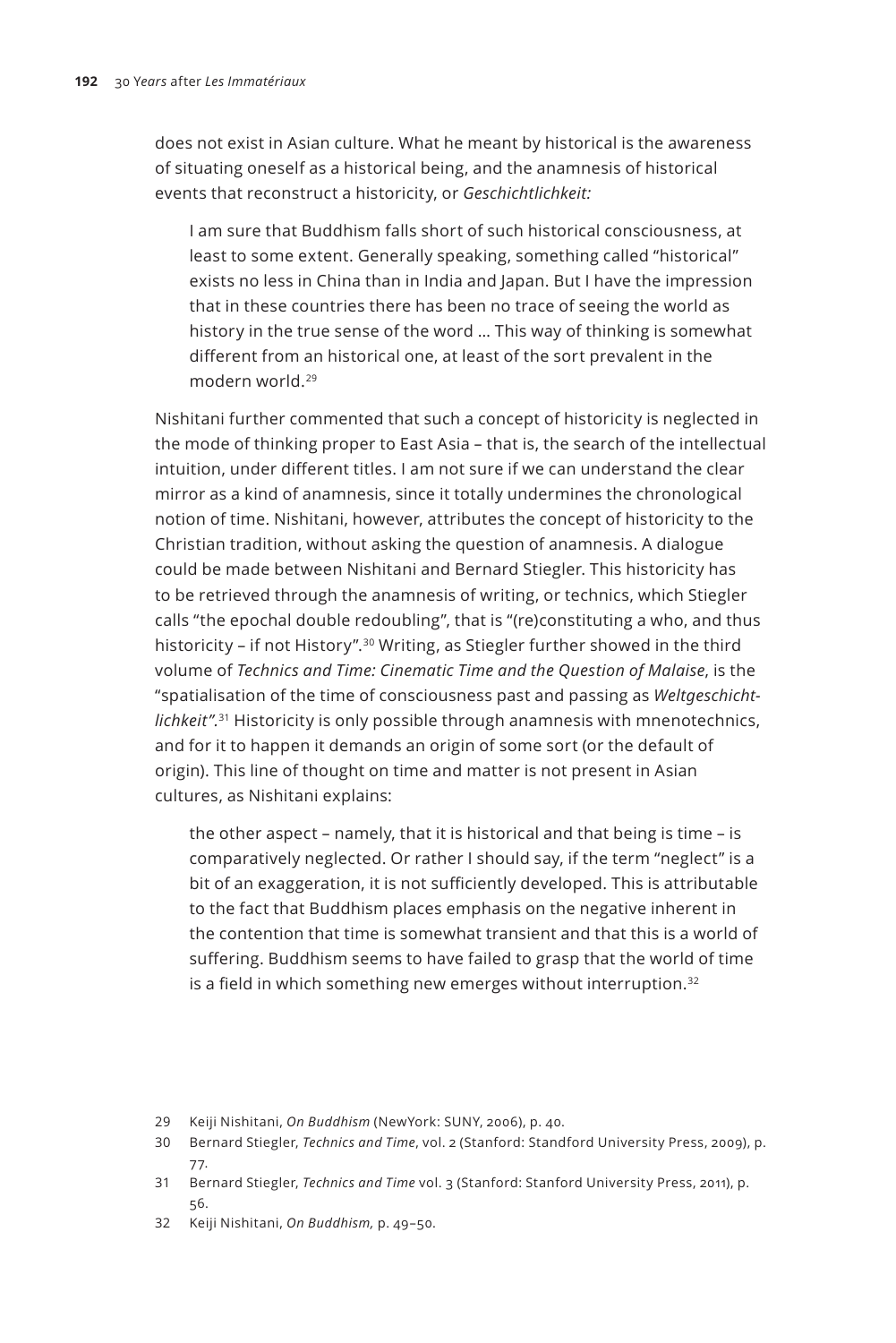"Time is transient."33 However, this transient time has to be overcome in order to attain a status whereby being is constant.<sup>34</sup> In this status, time no longer has any meaning. Hence, following the Heideggerian motif, Nishitani observes that being has never been understood as time, and hence that a world history is not fully grasped in Asian culture. A question may be posed immediately: Isn't there also writing in East Asia; and indeed, weren't the Chinese the first to invent paper? The question can be answered in two ways. Firstly, there was a privation of the anamnesis of history in favour of an anamnesis of the clear mirror, meaning that there is a tendency in Eastern thought which ignores the question of support. Secondly, the technics of anamnesis of the West is not limited to history as records of events, but rather a mode of thinking which searches for an origin, no matter which one. The anamnesis of the clear mirror designates another conception of time and matter (support). We will see later how this contributed to the fact that the Orient was not able to resist the mnemotechnics of the Occident.

#### **Disorientation and Dis-orientation**

It is only within the analysis of the discourse of the Other that one can define the *différend*. The postmodern for Lyotard is a disorientation that challenges the authority to announce something childish. A typical example of the modern gaze is when Descartes criticised the city building in Paris, arguing that it was not well planned and hence seemed like a children's game. This disorientation has a double sense, as a liberation from the modern, from the responsibility and projects intrinsic to the modern; yet it is also a melancholia, since the *post-* is the search for an anamnesis which has not yet arrived, and hence constitutes its very questioning. But before this question can be reposed and reformulated, it is necessary to see another type of dis-orientation, in which the clear mirror confronts the *techno-logos* in material terms and substantial forms in what was once called *colonisation* and *imperialism,* and now *globalisation*.

I allow myself to briefly summarise a historical moment after the Opium Wars. When China realised its incompetence in warfare, it immediately adopted Western technology, science and democracy, which totally rewrote the conception of time. After the Opium Wars (1839–1842, 1856–1860), China recognized that it would be impossible to win any war without developing Western technologies. The serious defeats it suffered led to the Self-Strengthening Movement (1861–1895), which extensively modernized the

<sup>33</sup> Ibid., p. 49.

<sup>34</sup> I use the word "constant" by making allusion to François Jullien's distinction between eternal (Christian theological perception) and constant (Chinese perception) as the coordinate system of time; see Jullien, *Du temps – éléments d'une philosophie de vivre* (Paris: Livre de poche, 2012).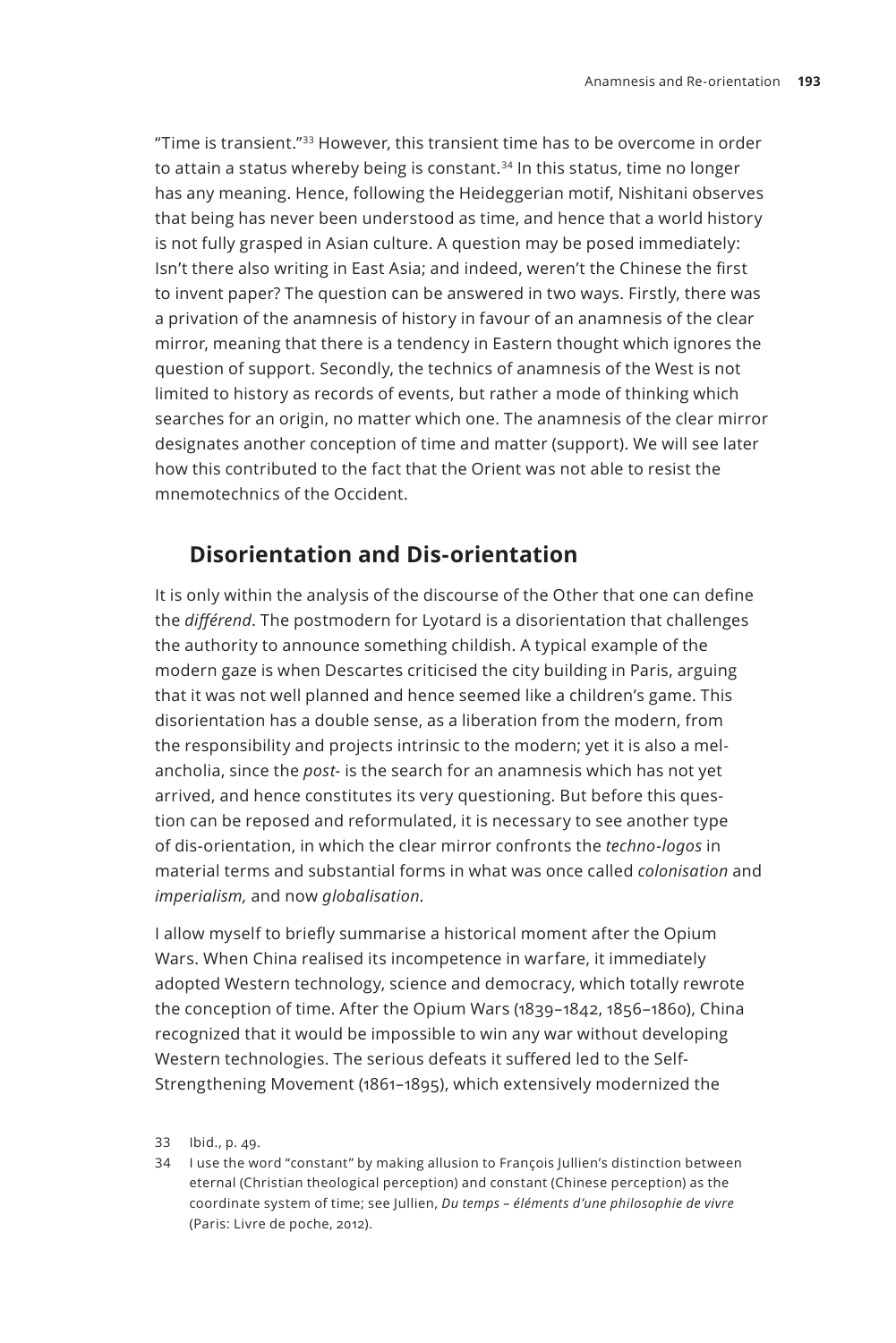military, industrialized production, and reformed the education system. Two slogans came out of the movement which fully characterize the spirit of the time. The first one is, "learning from the West to overcome the West" (师夷长技 以制夷); the second one bears a more cultural and nationalist spirit: "Chinese learning for fundamental principles and Western learning for practical application" (中学为体,西学为用). Western technology produced hype in China, but more fundamentally, it produced fear. We can recall the example of the first railway in China, from Shanghai to Woosung, built by the English company Jardine, Matheson & Co. around 1876-1877. The railway led to so much fear (in terms of security and potential accidents), that the Ching Dynasty paid  $285,000$  taels of silver to buy the railway and destroy it.<sup>35</sup> Such moments of the transformation of cultures, which some Asian scholars tend to ambiguously call "modernisation" or "a different modernity", is indeed very modern, since it is absolutely Cartesian, in the sense that one holds that the core philosophical thought can sustain and transform the material condition.

The second reflection on technoscience as well as democracy came after the 1911 revolution in China, when those who had been sent abroad as children later became such intellectuals.. One of the most important intellectual movements, now known as the *May Fourth Movement,* erupted in 1919. During the 1920s and 30s, Western philosophy started to flourish in China. Three names are closely related to the contemporary intellectual history of China: William James, Henri Bergson and Bertrand Russell (note that in fact none of these philosophers are specialists in technics). The intellectual debates of the period concerned whether or not China should be fully Westernised and fully adopt Western science, technologies and democracy, as supported by intellectuals such as Hu Shi (a student of John Dewey), and (on the opposite side) criticised by Carsun Chang Chia-sen (a student of Rudolf Eucken), Chang Tung-sun (the Chinese translator of Bergson in the 1920s) and others. These debates, however, led to unresolved questions and uncompromising propositions. Some intellectuals started to realise the mistake of the Cartesian binary opposition between the mind and the instrument, expressed in the earlier conception of the relation between Chinese and Western cultures. These debates ultimately did not go beyond either the affirmation of a modernized China (which included the alphabetisation of Chinese writing), or the insistence upon the values of life in traditional thought that resonate with the metaphysics of Eucken and Bergson.

China was unable to go further because of a lack of understanding of technics. The intellectuals of the generation of Mou Zhongsan saw their ultimate task as one of absorbing Christianity into Chinese culture. Technics has never constituted the core question of Chinese philosophy or Chinese culture. One

35 Sun, Kuang-Teh, *Late Ching Tradition and Debates around Westernisation* (Taiwan: Commercial Press, 1982) 孫廣德,晚清傳統與西化的爭論(台灣: 商務印書館, 1982).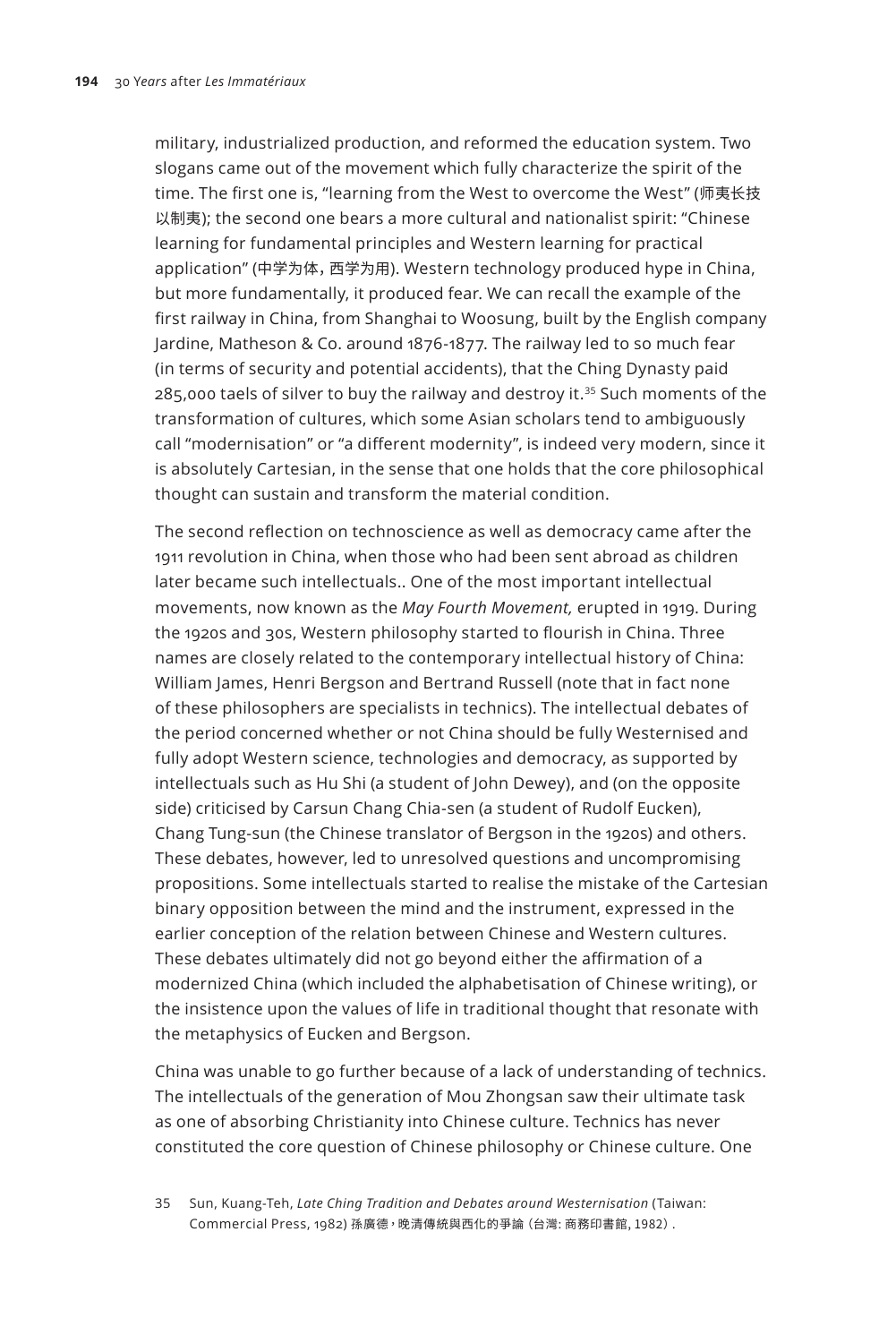can also say like Stiegler that, in the West, the question of prosthesis – that is also the question of technics as anamnesis – didn't come to light until recent centuries. But the *techno-logos* is always there, acting like the unconscious, or the *Nachträglichkeit* of Freud, which designates at once a deferred action and also a supplement (*Nachtrag*). The effectuation of technics depends largely on the adoption and adaptation which is limited by culture. An ethnic group adopts technics from another to internalise it (such as China has done to the peripheral countries), or adapts itself to others' technics and becomes subordinated to them. Culture here acts as a stabiliser of technics, either limiting it or promoting it. However, following the sixteenth century Chinese culture did not have the tendency to advance its own technics, which did not happen until the nineteenth century, when it was forced to adopt Western science and democracy. The situation is different in Japan, which had the consciousness of "overcoming modernity" before China started on the path to modernisation. We can speculate that this may be the reason why Nishitani had the *sensibility* to discover the problem of time in Asian culture. In comparison with the disorientation of the postmodern, what we have seen above is a disorientation in a double sense, which is not only the loss of direction, but also the ability of identification. What is left would only be a politics of identity – the Orient is no longer oriented, but dis-oriented.

#### **The Nachträglichkeit of** *Les Immatériaux*

Now we see the *différend*, but it remains virtual, since a dialogue – rather than a set of speculations – is yet to be initiated. The distance of 30 years since *Les Immatériaux* provides the occasion for posing this question again, or for questioning the question. The initiative of organising an event on Lyotard's *Les Immatériaux* was itself a *Nachträglichkeit*. Firstly, there was the shock that I experienced when I came across the work of Nishitani and Bernard Stiegler's *Technics and Time 2: Disorientation* in 2009, when it seemed to me that the question of a dialogue between the West and the East based on the question of technics had remained unanswered, and indeed almost untouched, for a century. Secondly, Lyotard's question was deferred, and hence has to be added, *nachgetragen*. It is deferred in the sense that his question was not intelligible to his contemporaries – or at least, in his own words, remained "too dialectical to take seriously".36 It is these two *Nachträglichkeiten* that urge us to go back to some questions posed by Lyotard both during the preparation (including his treatise on Kant and Wittgenstein *Le Différend*) and right after the exhibition (including *L'inhumain* and *Le postmoderne expliqué aux enfants*), questions which concerns the radical opening brought by modern technologies and the speculation on their new possibilities for both the philosophical "West" and "East". I tried to approach this intersection of the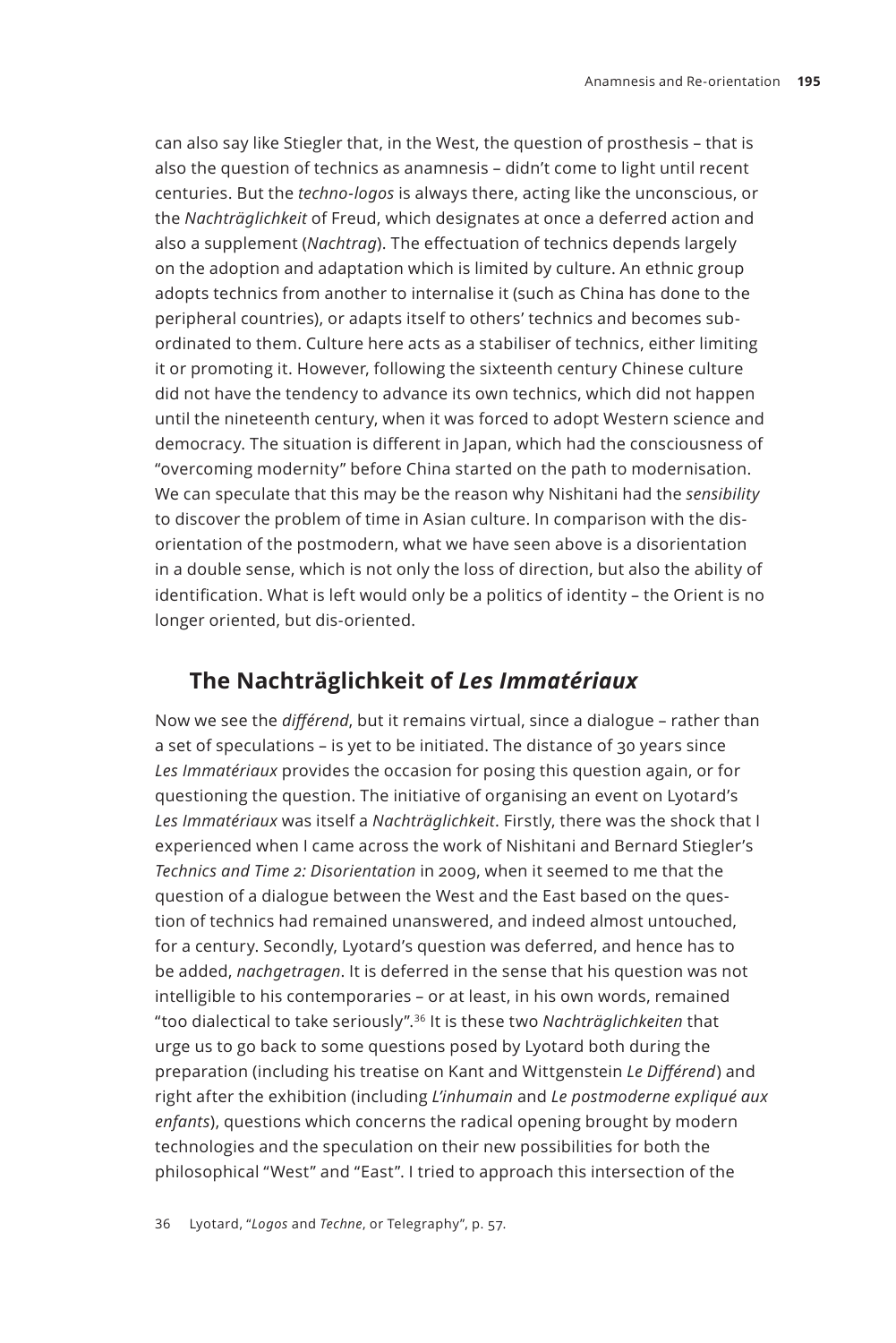*Nachträglichkeiten* with the question that I posed at the very beginning of this article: namely, whether the postmodern is a European project. It may be a European project, but it shouldn't be a European project; and indeed, it should serve the occasion for a profound and speculative reflection. No matter how speculative is the question that Lyotard posed, which we cited at the opening of this article, it proposes to radically reflect upon both technological progress and the need to transform it by first reconceptualising it (as we have seen in terms of a new metaphysics of interaction). Lyotard's speculation places its hope in the new materiality that one nowadays calls "digital". How serious is this hope, and in what way can one continue to hope?

#### **Qu'arrive-t-il?**

Lyotard was very much aware of the dangers brought by telecommunication culture; as he wrote, "the question of a hegemonic teleculture is already posed",37 and he endeavoured to contemplate this new condition and to search for a metaphysics which is both material and political. What lies behind the dis-orientation of the postmodern is a desire of a re-orientation, not only for the Orient, but also for the Occident, since the Occident exists in relation to the Orient, *le différent*. *Arrive-t-il?* Lyotard asked, "what does 'here' mean on the phone, on television, at the receiver of an electronic telescope? And the now? Does not the 'tele' element necessarily obscure the presence, the 'hereand-now' of the forms and their 'carnal' reception? What is a place, a moment, not anchored in the immediate 'suffer' of what happens [*arrive*]. Is a computer in any way here and now? Can anything happen [*arriver*] with it? Can anything happen to it?"38 Lyotard recalls Heidegger's *Ereignis*, and the sublime of Kant, which manifests itself in this new material condition as a sort of philosophical resistance. The *arrive-t-il*, without subject, without content, is however always haunted by the question *qu'arrive-t-il*?

In Beijing in 2000, there was an exhibition entitled *Post-Material Interpretations of Everyday Life by Contemporary Chinese Artists,* which is said to have been influenced by Lyotard's *Les Immatériaux.*<sup>39</sup> The "post-material" in the title was not meant to indicate something spiritual, but rather, following Lyotard, a new form of materiality, for example genetic engineering, or artificial intelligence. At the end of the exhibition's curatorial statement, the curator Wang Zu wrote:

We know, due to the advancement of technology, that we are confronting the possibility of developing a new moral, and we will need to build a new structure of such a moral. Post-material, instead of saying that it

- 38 Jean-Francois Lyotard, "Quelque chose comme: communication… sans communication," in *L'Inhumain: causeries sur le temps* (Paris: Galilée, 1988), p. 129.
- 39 Personal correspondence with Professor WangMingAn of the Beijing Capital Normal University.

<sup>37</sup> Ibid., p. 50.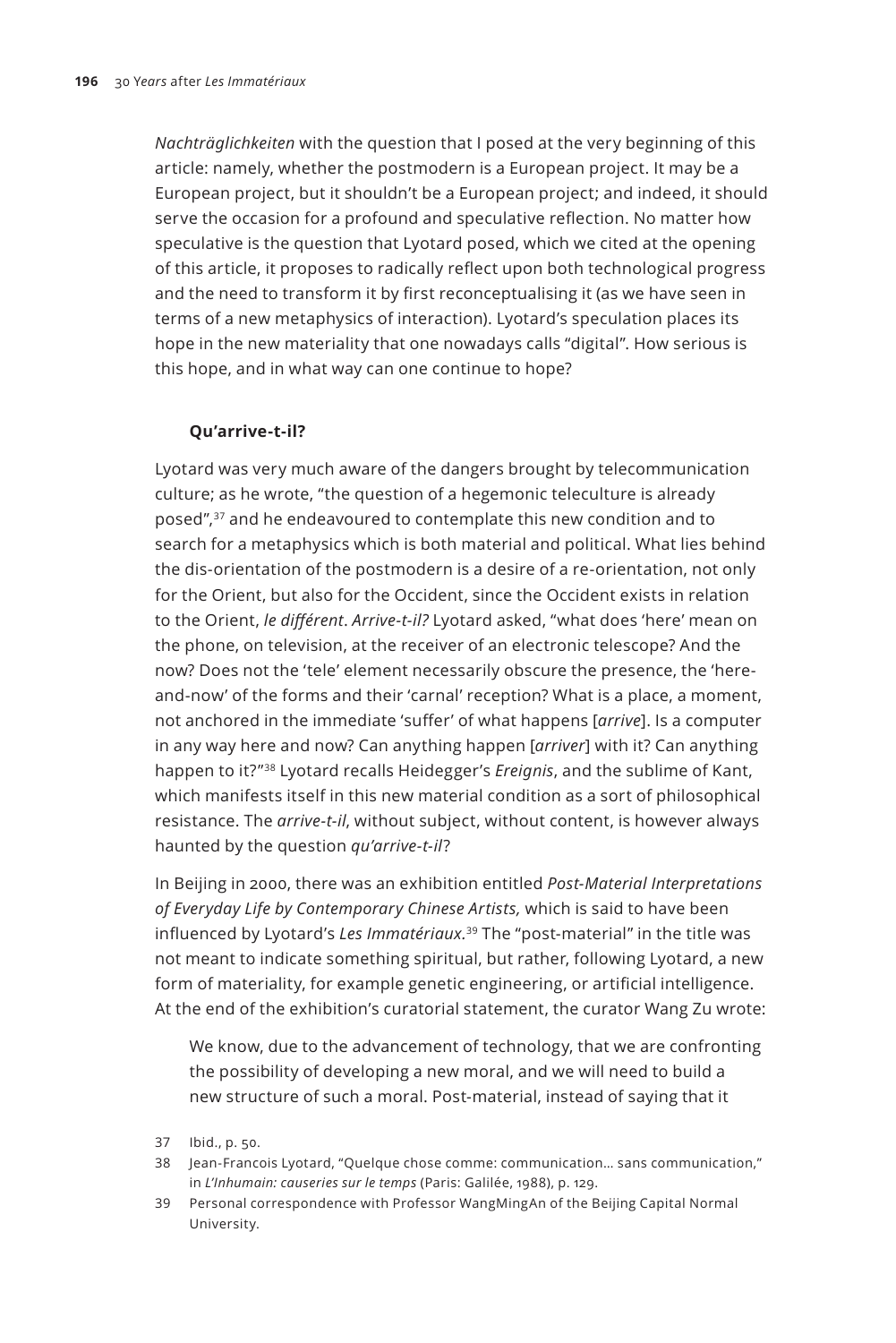describes the expansion of material and the decline of the human spirit, represents their opposition… We will have to create a new moral visuality, which redefines art, as well as life.<sup>40</sup>

The logic of this exhibition resembles Lyotard's. However, one will notice two *puncta* in this curatorial statement. Firstly, what is presented is an affirmation of the disorientation, which no longer distinguishes the West and the East. Technology becomes a global phenomenon and fundamental to everyday life. Should this not also be regarded as the problem of historicity that Nishitani lamented in the 1980s? Secondly, the statement refers to an opposition between the decline of spirit and the expansion of material, and hence calls for a new moral, which is fundamentally also a new logic.

In November 2002, the French philosopher Paul Virilio curated an exhibition entitled *Ce qui arrive* at the Fondation Cartier in Paris. In this exhibition, Virilio wanted to draw attention to catastrophes caused by technological development in the previous decades, and announced that a reversal of what Aristotle distinguished as substance and accidents had taken place. In light of the anticipation of the normalisation of catastrophes in the twenty-first century, Virilio hoped to go back to the question of responsibility and reflect on the problem of industrialisation, which becomes destructive to both corporal and spiritual beings. Virilio points out that, for Aristotle, accidents serve to reveal substance; in other words, substance is always accidental; hence what follows from accidents are new inventions. Accidents are somewhat necessary, since without them there can be no technological development. But the great discoveries, according to Virilio, also create the great catastrophes. Globalisation, through *techno-logos* (and through philosophy), is also a process of the production of a catastrophe at the scale of nature:

and so it is merely high time that ecological approaches to the various forms of pollution of the biosphere are finally supplemented by an eschatological approach to technical progress, to this finiteness without which dear old globalisation itself risks becoming a life-size catastrophe.<sup>41</sup>

Virilio condemned the Enlightenment's notion of progress, and the idea that the Orient cannot escape from the progress of the Occident. He quoted the French-Iranian philosopher Daryush Shayegan, who claimed that one cannot imagine cultures as separate blocks without interpenetration, and that hence *we are all Occidents.*<sup>42</sup> Virilio mocked Shayegan, claiming that to talk about "light coming from the Occident" and "a world which cannot escape progress" is ironic. It is here we see the value of talking about *le différend*, and the

- 40 后物质:当代中国艺术家解读日常生活, 北京红门画廊 (21 Oct–30 Nov, 2000), http://www.xu-ruotao. [com/exhibitions/group-2/post-material-interpretation-of-everyday-life-by-contem-35](http://www.xu-ruotao.com/exhibitions/group-2/post-material-interpretation-of-everyday-life-by-contem-35) (my translation).
- 41 Paul Virilio, *The Original Accident*, trans. (Cambridge: Polity Press, 2007), p. 24.
- 42 Paul Virilio, *Ce qui arrive* (Paris: Galilée, 2002), p. 89.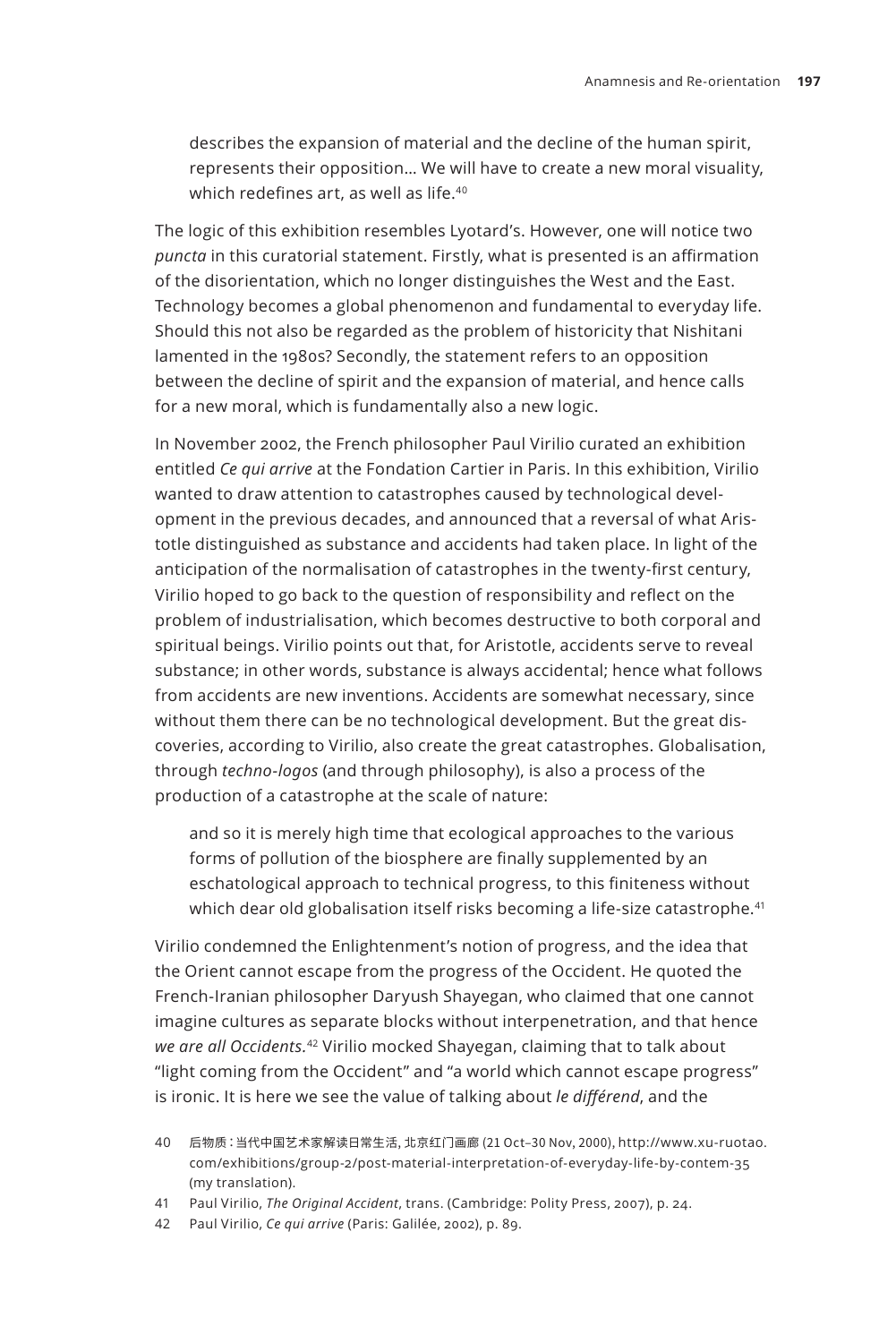resistance to progress and the universalisation of the teleculture. Indeed, if it does not take the question of technics and anamnesis seriously, I am not sure whether the philosophical East can inspire the West any further than what Lyotard took from Dôgen.

#### **Re-orientation: an Anamnesic Resistance?**

As the question of disorientation takes the new shape of a global disorientation, Heidegger's critique of technology seems to echo from time to time. In the dawn of the digital age, didn't we already see the return of the Californian Zen, which was once called Californian Ideology? What will be the difference that is to be shaped? I feel that after modernisation in Asia, these questions are no longer asked. Today if we take up the question by Lyotard, the task will be to look into the materiality of the digital and the new technological condition accompanied with it, in order to find a possibility that may preserve the *différend*, or even multiply the *différend*.

Lyotard was very brave to raise this question, which demands a new logic of thinking about technology, and a turning against technology in order to explore its possibility. It is no longer the logic that functions within machines, but rather a logic that liberates beings from such a strictly formalized thinking. Or maybe we can refer to what Socrates reveals in his challenge in the *Protagoras*, the *techne* of all *technai*, a thinking that governs all practical technics. Socrates has chosen reason, and set a beginning of Western philosophy separated from the pre-Socratic metaphysical thinking. But this reason, as we have seen in Lyotard's thinking, has to be problematized by introducing the Other, both a mirror and a clear mirror. The interaction model, for Lyotard, is the possibility of dismantling the constant *upādāna* of creation. If here the new materiality allows us to rethink the tradition of the philosophical West, it is equally significant for the philosophical East to rethink the question of anamnesis from another direction. In this sense, we may understand why Heidegger refuses to seek any solution in the East, as he says in the famous *Der Spiegel* interview *"Only a god can save us"*:

my conviction is that only in the same place where the modern technical world took its origin can we also prepare a conversion [*Umkehr*] of it. In other words, this cannot happen by taking over Zen Buddhism or other Eastern experiences of the world. For this conversion of thought we need the help of the European tradition and a new appropriation of it. Thought will be transformed only through thought that has the same origin and determination 43

43 Martin Heidegger, "Nur noch ein Gott kann uns retten", *Der Spiegel* 30 (Mai, 1976): 193–219. Trans. by W. Richardson as "Only a God Can Save Us" in *Heidegger: The Man and the Thinker* (1981), ed. T. Sheehan, p. 45–67.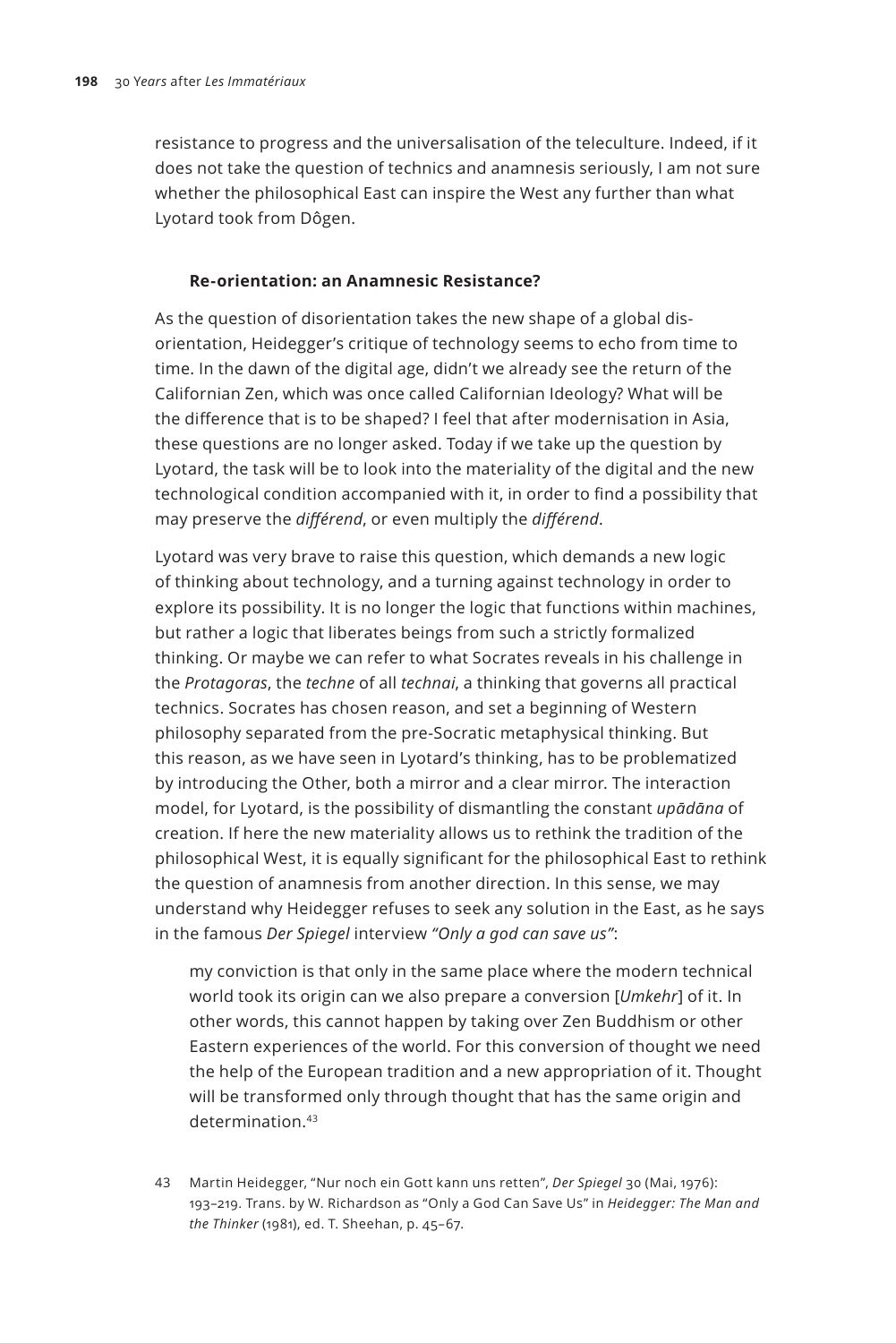Here lies both the affinity and difference between Lyotard and Heidegger. Lyotard is more open to dialogue, to the radical possibility of the *différend.* Indeed, the reason to look for the *différend* is not to destroy the differences, but rather to recognize the "inevitable and inescapable possibility of heterogeneity".<sup>44</sup> But how is this possible in the case of Lyotard, with his insistence on the Other? Lyotard gave a response to this question, and I think this will perhaps be the starting point for reflecting on a possible project of re-orientation through the practice of an anamnesic resistance. I summarise this response in terms of three points: *writing*, *origin* and *system*, though we have to bear in mind that such a summary may not really reflect the systematic thinking of Lyotard.

WRITING. Lyotard had difficulty providing an example of the new technology that he imagined, which can realize the potential of such anamnesic resistance. He writes: "The only thing I can see that can bear comparison with this a-technical or a-technological rule is writing".<sup>45</sup> Writing also distinguishes the anamnesis of Lyotard from that of Freud, since Freud's anamnesis is limited to free association, while for Lyotard it is the production of work. Anamnesis is originally an interminable process; however, in the case of psychoanalysis it is brought to an end when the treatment is complete; while in the case of artistic creation (including writing), the artists stop since labour is no longer indispensable. What marks the difference between these two ends is the work of the artists – which is also the mnemotechnics. Lyotard speculates on a passing which is not psychoanalytical, but rather a form of resistance against the *techno-logos*:

We envisage this writing as passing or anamnesis in both writers and artists (it's clearly Cezanne's working-through) as a resistance (in what I think is a non-psychoanalytical sense, more like that of Winston in Orwell's *1984*) to the syntheses of breaching and scanning. A resistance to clever programmes and fat telegrams.46

Winston is further mentioned in the chapter entitled *Glose sur la résistance* in *Le Postmoderne expliqué aux enfants*. We recall that Winston decides to write a diary to express what he thinks and feels, as an act of rebellion. It will be interesting to ask: a rebellion against what, when the law doesn't exist any more? Winston has no idea of the exact date. It is not the anamnesis of an historical event, but rather an act of resistance to the systematic stupidity of the Party. Lyotard turned to the examples of Benjamin's micrology named by Adorno. In *One Way Street* and *Berlin Childhood*, what is presented is not the story of childhood, but rather the childhood of events; to put it in another way, what

<sup>44</sup> Michel Olivier, "Le différent, ou la question de l'enchaînement ", in *Les Transformateurs Lyotard* (Paris: Édition Hermann, 2008), p. 211.

<sup>45</sup> Lyotard, "*Logos* and *Techne*, or Telegraphy ", p. 56

<sup>46</sup> Ibid.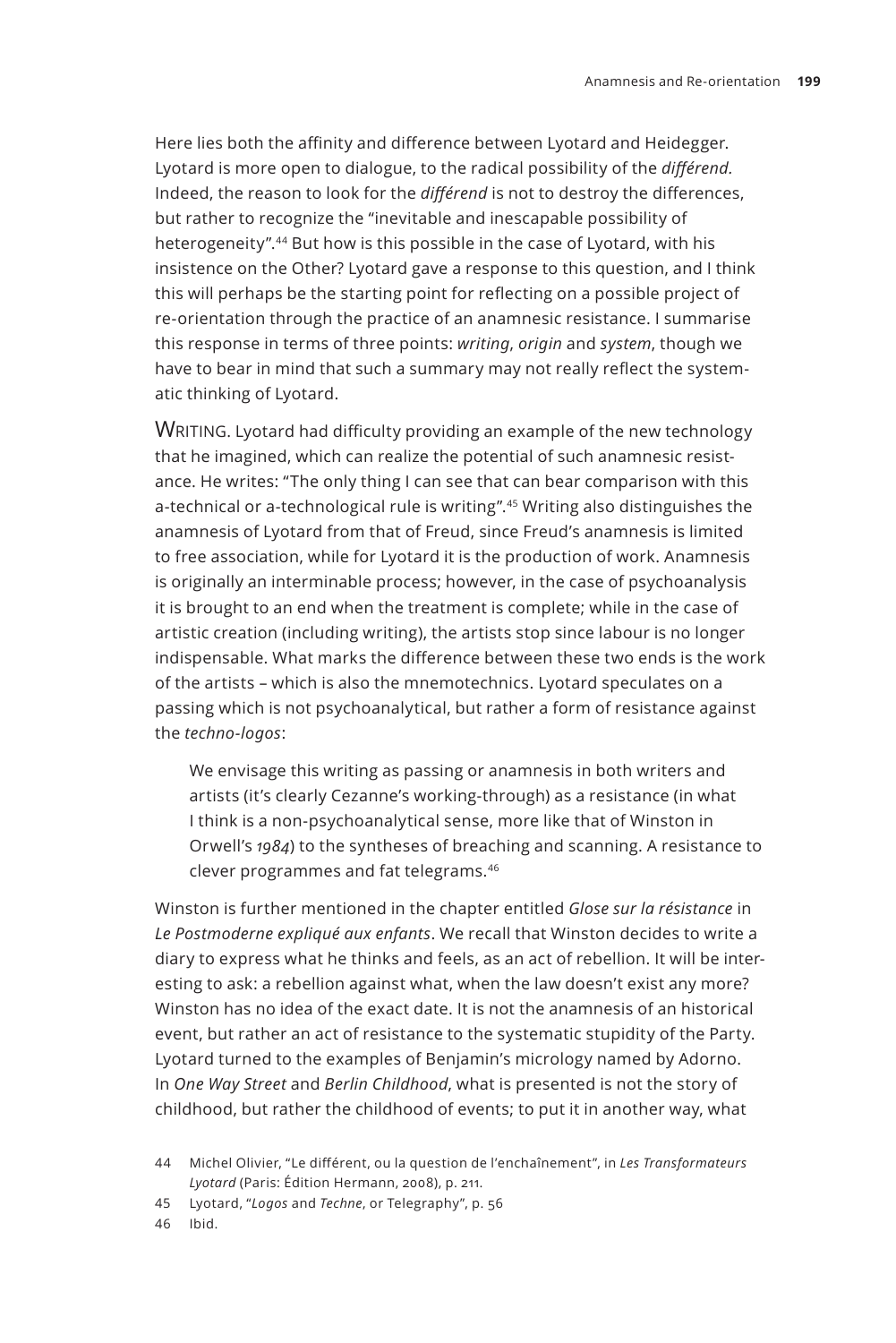is inscribed is the potential of infinitization instead of the completion of a history. The stories only inscribe their ungraspability.

The question of writing enabled by the new technology was one of the central themes of *Les Immatériaux*. Together with Thierry Chaput, Lyotard set upan experiment entitled *Épreuve d'écriture*, which was what one today calls collaborative writing, with Bruno Latour, Jacques Derrida, Christine Buci-Glucksman, Isabelle Stengers and others, creating entries of keywords and commenting on each other's entries. Even though today, with the digital networks, we can write through blogging, social networking, audio-visual creation, coding and so on, a systematic programme on writing as resistance, aside from its journalistic value, still has to be thought through; not only a task for the intellectuals, as demonstrated in the *Épreuve d'écriture*, but also for the public.

*Origin.* The origin is the ungraspable. The philosophical East paid little attention to the relation between the origin and the support. The anamnesis of the origin for Lyotard is not a return to the origin that designates a place and date of an event, but rather the unknownable, which cannot be inscribed. Such an origin, however, has its support in writing; that is to say, the anamnesis can take place through writing, but also escapes being written. If anamnesis is like language, moving from one phrase to another, it needs chains (*enchaînement*) in order for it to reach the referent. The principle of the anamnesis, according to Lyotard, emphasises the fact that "'reason' for the chain is never presentable in terms of a past event (originary scene). It is immemorial".<sup>47</sup> The unknowable presents itself in the thing and the voice, which serve as calls, or rather as motifs, for the reconstruction of the lost origin.

In a lecture entitled *Philosophie et Origine* given to first year undergraduates at the Sorbonne in 1964, Lyotard started with a reflection on Hegel's first major philosophical work, the which marked his separation with Schelling and Fichte, *The Difference Between Fichte's and Schelling's Systems of Philosophy* (1801). Hegel described the birth of philosophy as a response to the loss of the force of unification of human communities: "When the might of union vanishes from the life of men and the antitheses lose their living connection and reciprocity and gain independence, the need of philosophy arises.<sup>48"</sup> Philosophy was born in order to retrieve the lost unity (this became even clearer in Hegel's *Lectures on the Philosophy of History*, 1837). Philosophy is not history per se, which traces the happening of this event, but rather seeks to recover it from the present moment, writes Lyotard, "*the origin of philosophy is today".*<sup>49</sup> The origin escapes both writing and philosophy and serves as the condition of philosophizing,

- 47 Lyotard, "*Anamnesis of the Visible"*, p. 109.
- 48 G. W. F. Hegel, *The difference between Fichte's and Schelling's system of philosophy*, trans. H. S. Harris and Walter Cerf (Albany, NY: State University of New York Press, 1977), p. 91.
- 49 Jean-Francois Lyotard, *Pourquoi philosopher?* (Paris: PUF, 2012), p. 61.